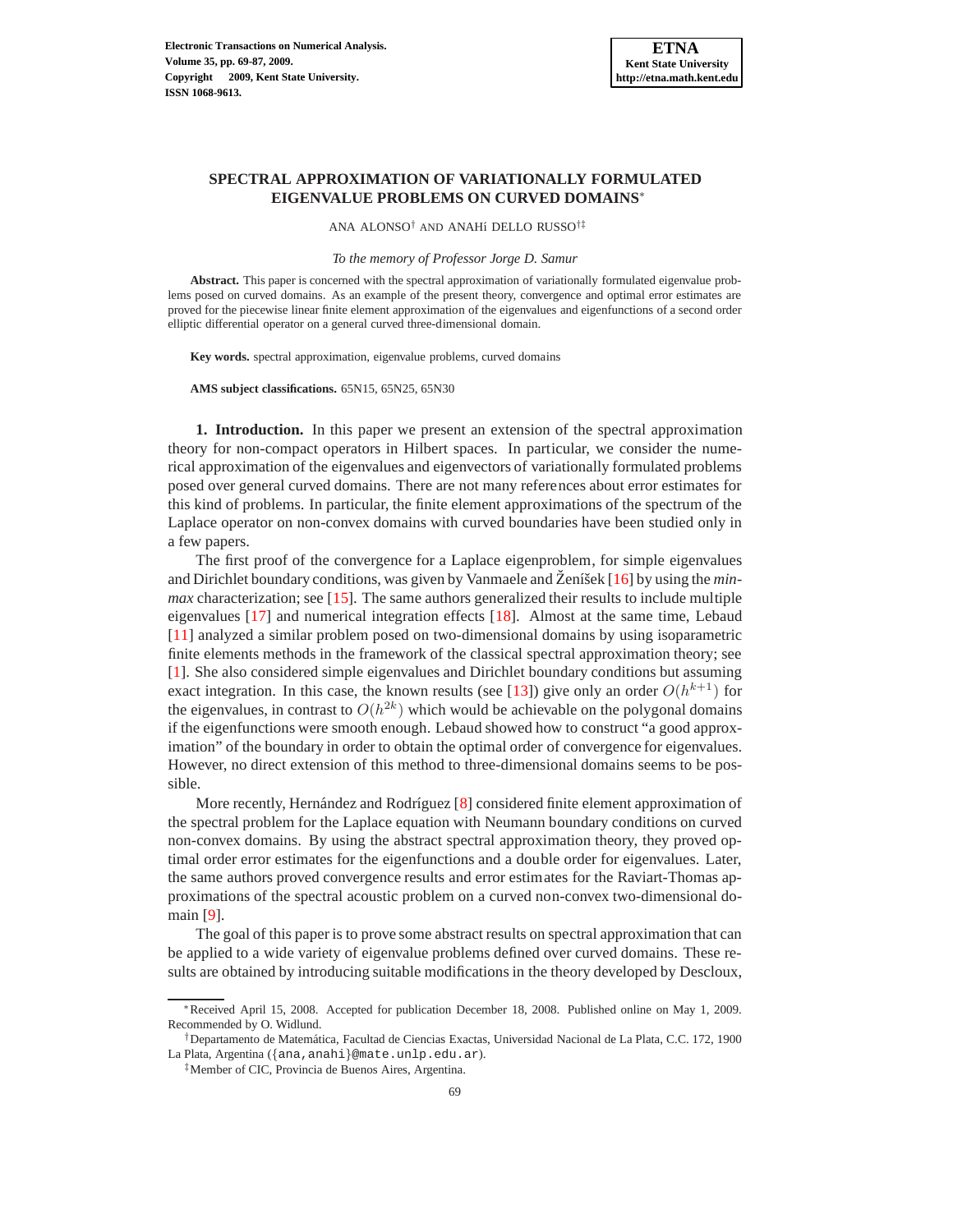Nassif and Rappaz [\[4,](#page-18-9) [5\]](#page-18-10). Our analysis adapts the theory presented there to the fact that we are dealing with nonconforming discretizations because of the approximation of the given domain by a polyhedral one.

The remainder of the paper is organized as follows. Section [2](#page-1-0) is devoted to introducing the notation. In Section [3,](#page-1-1) we give a precise statement of the eigenvalue problems and the approximation methods we will consider. In Section [4,](#page-3-0) we prove the abstract results. Finally, in Section [5,](#page-10-0) as an application of our results, we analyze the finite element approximation of the spectral problem for the Lam´e equation with boundary conditions of Dirichlet type on a general curved three-dimensional domain. We prove convergence and optimal order error estimates for standard piecewise linear continuous elements.

Let us remark that our analysis is suitable for studying numerical approximations of operators with non-compact inverse. In particular, in a forthcoming paper we will apply this theory to investigate the finite element approximation of the Maxwell eigenproblem on curved Lipschitz polyhedral domains.

<span id="page-1-0"></span>**2. Notation.** Throughout this paper  $\Omega$  denotes a bounded open domain in  $\mathbb{R}^n$ ,  $n = 2$ or 3, in general non-convex, with a Lipschitz continuous boundary  $\partial\Omega$ . Let  $W(\mathbb{R}^n)$  be a complex Hilbert function space with norm  $\|\cdot\|_{\mathbb{R}^n}$ . Given an open set  $O \subset \mathbb{R}^n$ , let  $W(O)$ denote a generic complex Hilbert space of functions defined in O and  $\|\cdot\|_O$  its norm.

First, we define the restriction operator  $\hat{\mathbf{S}}$  by

$$
\check{\mathbf{S}} : W(\mathbb{R}^n) \to W(O) \nf \mapsto f|_O.
$$

We restrict our attention to Hilbert spaces such that the norm  $\|\cdot\|_{\mathbb{R}^n}$  satisfies

$$
\|\cdot\|_{\mathbb{R}^n}^2 = \|\cdot\|_O^2 + \|\cdot\|_{\mathbb{R}^n\setminus O}^2.
$$

Then, as an immediate consequence of this assumption, we obtain that  $\check{S}$  is a bounded operator.

We will need to provide extensions for functions on O to  $\mathbb{R}^n$ . With  $u \in W(O)$ , we extend it by zero from its original domain to  $\mathbb{R}^n$  and we denote this extended function by  $\bar{u}$ . Now, let  $W_0(O)$  be the space of all functions in  $W(O)$  defined in such a way that the extension operator  $\hat{S}$ , given by

<span id="page-1-2"></span>(2.1) 
$$
\hat{\mathbf{S}}: W_0(O) \to W(\mathbb{R}^n) u \mapsto \bar{u},
$$

is well defined and bounded. Finally, we can define the function space  $\widetilde{W}(\mathbb{R}^n) := \hat{\mathbf{S}}(W_0(O))$ endowed with the norm  $\|\cdot\|_{\mathbb{R}^n}$ . In what follows, to simplify notation, we will write  $\|\cdot\|_{\mathbb{R}^n} = \|\cdot\|.$ 

<span id="page-1-1"></span>**3. Statement of the eigenvalue problem.** Let  $X(\Omega)$  be a complex Hilbert function space with norm  $\|\cdot\|_{\Omega}$ . Let  $V(\Omega)$  be a closed subspace of  $X(\Omega)$ , with norm  $\|\cdot\|_{\Omega}$ , such that the inclusion  $V(\Omega) \hookrightarrow X(\Omega)$  is continuous. We denote by  $V_0(\Omega)$  the subspace of  $V(\Omega)$ defined as in  $(2.1)$ .

Consider the eigenvalue problem:

<span id="page-1-3"></span>*Find*  $\mu \in C$ ,  $u \neq 0$ ,  $u \in V_0(\Omega)$ , such that

(3.1) 
$$
a(u,v) = \mu b(u,v), \quad \forall v \in V_0(\Omega),
$$

*where*  $a : V(\Omega) \times V(\Omega) \rightarrow C$  *is a continuous and coercive sesquilinear form and*  $b: X(\Omega) \times X(\Omega) \to C$  *is a continuous sesquilinear form.*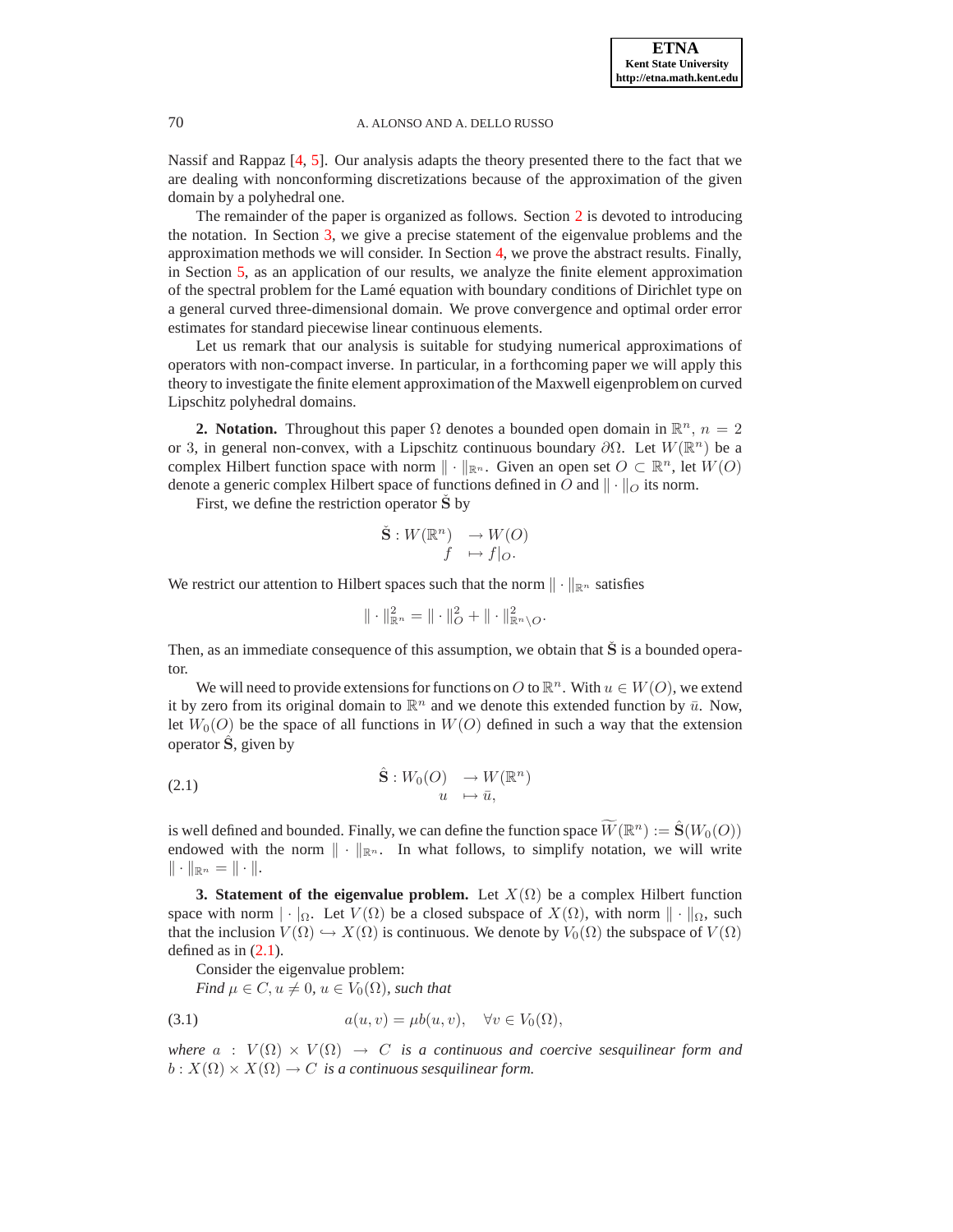Let T be the linear operator defined by

$$
\mathbf{T}: X(\Omega) \to V_0(\Omega) \hookrightarrow X(\Omega)
$$
  

$$
x \mapsto u,
$$

where  $u \in V_0(\Omega)$  is the solution of

<span id="page-2-0"></span>(3.2) 
$$
a(u, y) = b(x, y), \quad \forall y \in V_0(\Omega).
$$

Since a is elliptic, b is continuous, and  $V(\Omega) \hookrightarrow X(\Omega)$ , The Lax-Milgram Lemma allows us to conclude that T is a bounded linear operator. It is simple to show that  $\mu$  is an eigenvalue of [\(3.1\)](#page-1-3) if and only if  $\lambda = 1/\mu$  is an eigenvalue of the operator **T** and the corresponding associated eigenfunctions u coincide.

Now, we define the linear operator A by

$$
\begin{array}{rcl}\n\mathbf{A}: X(\mathbb{R}^n) & \to \widetilde{V}(\mathbb{R}^n) \\
x & \mapsto \bar{u} = \mathbf{\widehat{S}} \mathbf{T} \mathbf{\widehat{S}} x.\n\end{array}
$$

It is clear that  $\bar{u}|_{\Omega} = u$ , where  $u \in V_0(\Omega)$  is the solution of problem [\(3.2\)](#page-2-0).

The curved domain  $\Omega$  is approximated by a family of domains  $\Omega_h$ ,  $h > 0$ , with polygonal boundary  $\partial\Omega_h$ . Let  $\mathcal{T}_h$  be a standard partition of  $\Omega_h$  into *n*-simplices such that each vertex of  $\partial\Omega_h$  also lies on  $\partial\Omega$ . The index h denotes, as usual, the mesh size of  $\mathcal{T}_h$ . We assume that the family  $\{T_h\}$  is regular in the sense of the minimal angle condition, i.e., there is a constant C independent of the choice of  $\mathcal{T}_h$  such that vol $(T) \geq C \text{diam}^n(T)$  for all  $T \in \mathcal{T}_h$ , where vol $(T)$  denotes the *n*-dimensional volume of *T*; see [\[2\]](#page-18-11), for instance.

Let  $V_h(\Omega_h)$  be a finite-dimensional space on  $\Omega_h$  such that  $V_h(\Omega_h) \subset V(\Omega_h)$ , for all h. We denote by  $V_{0h}(\Omega_h)$  the space of all the functions in  $V_h(\Omega_h)$  defined as in [\(2.1\)](#page-1-2). Then, we consider the following discretization of eigenvalue problem  $(3.1)$ :

<span id="page-2-1"></span>*Find*  $\mu_h \in C$ ,  $u_h \neq 0$ ,  $u_h \in V_{0h}(\Omega_h)$ , such that

(3.3) 
$$
a_h(u_h, v) = \mu_h b_h(u_h, v), \quad \forall v \in V_{0h}(\Omega_h).
$$

In what follows we shall assume that the approximate sesquilinear forms  $a_h$  and  $b_h$  are continuous on  $V(\Omega_h)$  uniformly in h and that  $a_h$  is coercive on  $V(\Omega_h)$  uniformly in h. We remark that, since  $V_{0h}(\Omega_h) \not\subset V_0(\Omega)$ , [\(3.3\)](#page-2-1) represents a nonconforming approximation to [\(3.1\)](#page-1-3).

Let us now define the function space  $\widetilde{V}_h(\mathbb{R}^n) := \hat{S}(V_{0h}(\Omega_h))$ . Then, the discrete analogue of the operator A can be define as follows:

$$
\mathbf{A}_h: X(\mathbb{R}^n) \to \widetilde{V}_h(\mathbb{R}^n) \n x \mapsto \bar{u}_h : \bar{u}_h|_{\Omega_h} = u_h,
$$

where  $u_h \in V_{0h}(\Omega_h)$  is the solution of

$$
a_h(u_h, y) = b_h(x, y), \quad \forall y \in V_{0h}(\Omega_h).
$$

Once again, because of the Lax-Milgram Lemma, the operator  $A_h$  is bounded uniformly in h. As in the continuous case, it is simple to show that  $\mu_h$  is an eigenvalue of problem [\(3.3\)](#page-2-1) if and only if  $\lambda_h = 1/\mu_h$  is an eigenvalue of the operator  $A_h$ , and the corresponding associated eigenfunctions are related by  $u_h = \bar{u}_h|_{\Omega_h}$ .

We end this section by making other assumptions for the sesquilinear forms  $a$  and  $a_h$ . We assume that the form  $a(x, y)$  can be expressed as

<span id="page-2-2"></span>(3.4) 
$$
a(x,y) = a_1(x|_{\Omega \cap \Omega_h}, y|_{\Omega \cap \Omega_h}) + a_2(x|_{\Omega \setminus \Omega_h}, y|_{\Omega \setminus \Omega_h}),
$$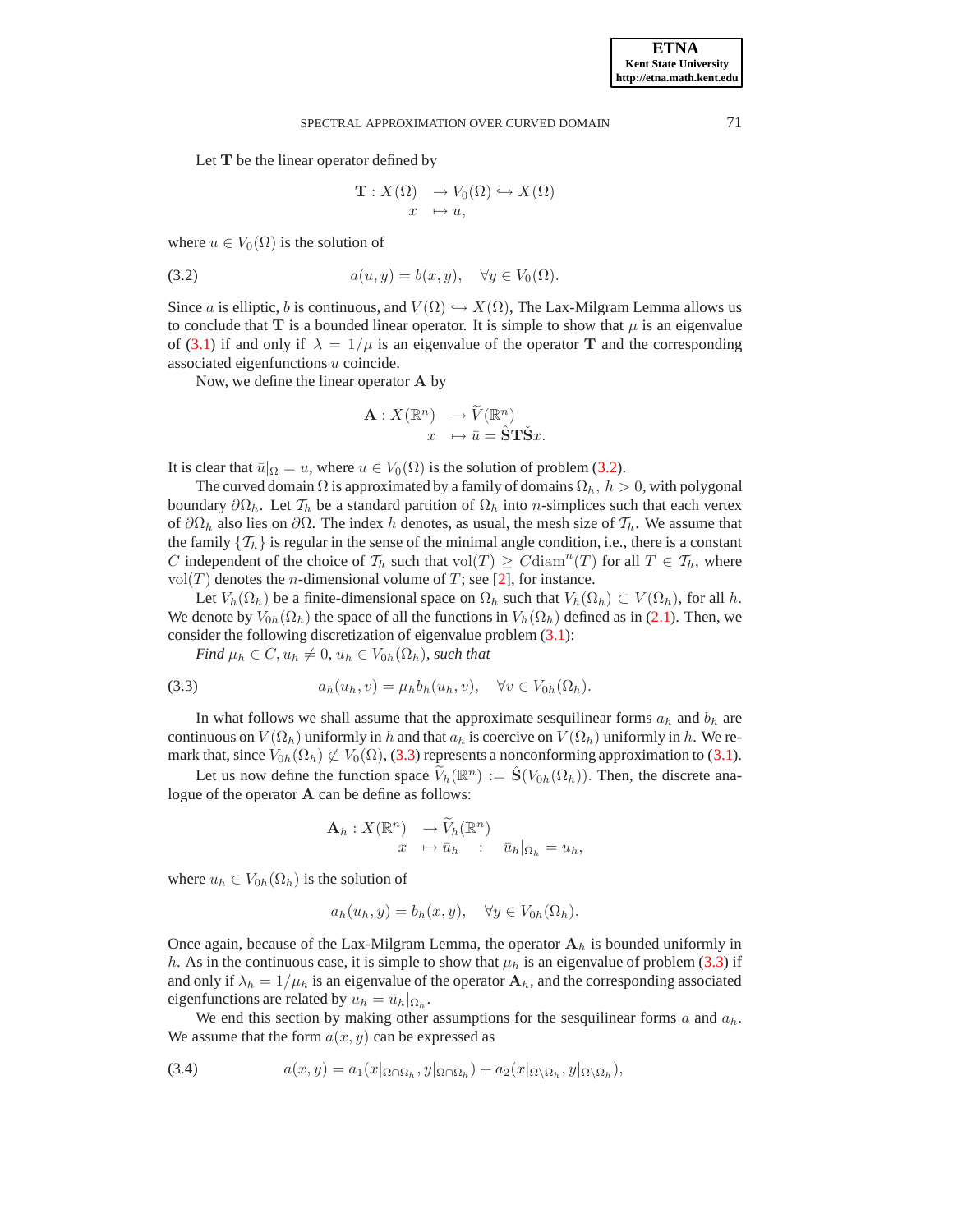where  $a_1$  and  $a_2$  are continuous bilinear forms on  $V(\Omega \cap \Omega_h)$  and  $V(\Omega \setminus \Omega_h)$ , respectively. We also assume that

<span id="page-3-3"></span>
$$
(3.5) \t ah(xh, yh) = a1h(xh|Ω∩Ωh, yh|Ω∩Ωh) + a2h(xh|Ωh\setminus Ω, yh|Ωh\setminus Ω).
$$

Finally, if  $x, y \in V(\mathbb{R}^n)$ , we assume that

<span id="page-3-2"></span>
$$
(3.6) \t\t\t a_1(x|_{\Omega \cap \Omega_h}, y|_{\Omega \cap \Omega_h}) = a_{1h}(x|_{\Omega \cap \Omega_h}, y|_{\Omega \cap \Omega_h})
$$

<span id="page-3-0"></span>holds.

**4. Spectral approximation.** In this section, we present several abstract results on the approximation of eigenvalues and eigenvectors of non-compact operators defined over curved domains. These results are obtained by suitable modifications of the theory presented in [\[4\]](#page-18-9) and [\[5\]](#page-18-10). As a consequence of these modifications, consistency terms arise in the error estimates.

First, we introduce some notation that will be used in the sequel. For further information on eigenvalue problems we refer the reader to [\[1\]](#page-18-5). We denote by  $\rho(A)$  the resolvent set of **A** and by  $\sigma(A)$  the spectrum of **A**. For any  $z \in \rho(A)$ ,  $R_z(A) = (z - A)^{-1}$  defines the resolvent operator.

Let  $\lambda$  be a nonzero isolated eigenvalue of **A** with algebraic multiplicity m. Let  $\Gamma$  be a circle in the complex plane centered at  $\lambda$  which lies in  $\rho(A)$  and which encloses no other points of  $\sigma(\mathbf{A})$ . The continuous spectral projector,  $\mathbf{E}: V(\mathbb{R}^n) \to \widetilde{V}(\mathbb{R}^n)$ , relative to  $\lambda$ , is defined by

$$
\mathbf{E} = \frac{1}{2\pi i} \int_{\Gamma} R_z(\mathbf{A}) \, dz.
$$

We assume that the following properties are satisfied:

**P1**:

$$
\lim_{h\to 0} \|(\mathbf{A}-\mathbf{A}_h)|_{\widetilde{V}_h(\mathbb{R}^n)}\|=0.
$$

**P2**: For each function x of  $\mathbf{E}(V(\mathbb{R}^n))$ ,

$$
\lim_{h \to 0} ||x||_{\Omega \setminus \Omega_h} = 0.
$$

**P3**: For each function x of  $\mathbf{E}(V(\mathbb{R}^n))$ ,

$$
\lim_{h \to 0} \left( \inf_{x_h \in \widetilde{V}_h(\mathbb{R}^n)} \|x - x_h\| \right) = 0.
$$

**P4**:

$$
\lim_{h\to 0} \left\| (\mathbf{A} - \mathbf{A}_h) \right|_{\mathbf{E}(V(\mathbb{R}^n))} \right\| = 0.
$$

We are going to give an extension of the theory developed in [\[4\]](#page-18-9) to deal with curved domains. Most of the proofs of the results stated below are slight modifications of those in  $[4]$ . From now on, C denotes a constant, not necessarily the same at each occurrence, but always independent of h.

<span id="page-3-1"></span>LEMMA 4.1. Let G be a closed subset of  $\rho(A)$ . Under assumption **P1**, there exist *positive constants* C *and*  $h_0$ *, independent of*  $h$ *, such that* 

$$
||(z-\mathbf{A}_h|_{\widetilde{V}_h(\mathbb{R}^n)})^{-1}||\leq C, \quad \forall z\in\mathcal{G}, \quad \forall h
$$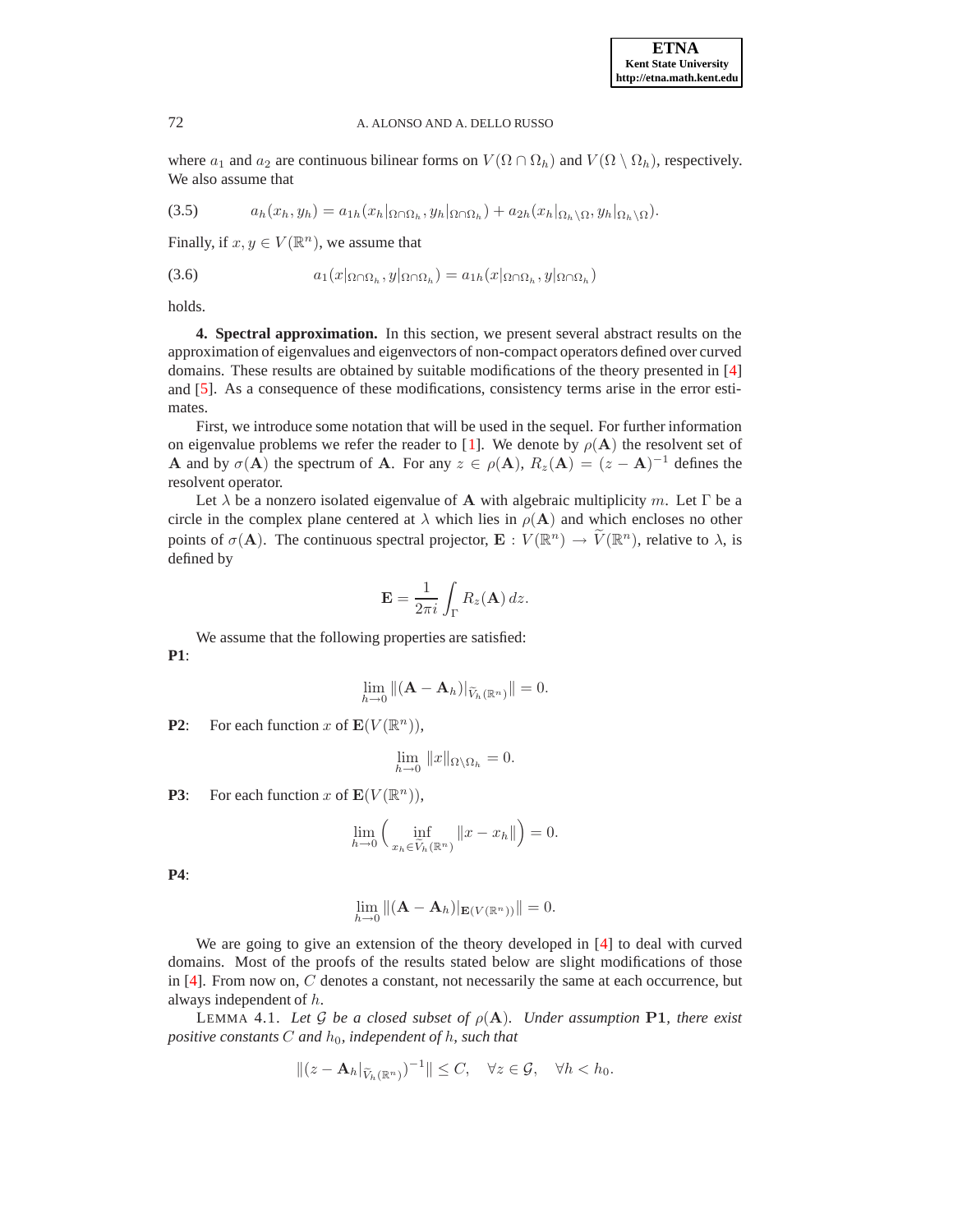*Proof.* The proof is identical to that of [\[4,](#page-18-9) Lemma 1]. О THEOREM 4.2. Let  $\mathcal{O} \in C$  *be a compact set not intersecting*  $\sigma(\mathbf{A})$ *. There exist*  $h_0 > 0$  $\mathit{such that, if} \, h < h_0, \, \mathit{then} \, \mathcal O \, does \, \mathit{not \, intersect} \, \sigma(\mathbf A_h|_{\widetilde V_h(\mathbb R^n)}).$ 

*Proof.* The proof is a direct consequence of assumption P1, as it is shown in [\[4,](#page-18-9) Theorem 1]. Д

Therefore, by virtue of the previous theorem, if h is small enough,  $\Gamma \subset \rho(\mathbf{A}_h|_{\widetilde{V}_h(\mathbb{R}^n)})$ and the discrete spectral projector,  $\mathbf{E}_h : V(\mathbb{R}^n) \to \widetilde{V}_h(\mathbb{R}^n)$ , can be defined by

$$
\mathbf{E}_h = \frac{1}{2\pi i} \int_{\Gamma} R_z(\mathbf{A}_h |_{\widetilde{V}_h(\mathbb{R}^n)}) \, dz.
$$

Let us recall the definition of the gap  $\hat{\delta}$  between two closed subspaces, Y and Z, of  $V(\mathbb{R}^n)$ . We define

$$
\widehat{\delta}(Y, Z) := \max{\{\delta(Y, Z), \delta(Z, Y)\}},
$$

where

$$
\delta(Y, Z) := \sup_{\substack{y \in Y \\ \|y\| = 1}} \left( \inf_{z \in Z} \|y - z\| \right).
$$

<span id="page-4-0"></span>The following theorem implies uniform convergence of  $\mathbf{E}_h|_{\widetilde{V}_h(\mathbb{R}^n)}$  to  $\mathbf{E}|_{\widetilde{V}_h(\mathbb{R}^n)}$  as h goes to 0.

THEOREM 4.3. *Under assumption* **P1***,*

$$
\lim_{h \to 0} \|(\mathbf{E} - \mathbf{E}_h)|_{\widetilde{V}_h(\mathbb{R}^n)} \| = 0.
$$

<span id="page-4-1"></span>*Proof*. It follows combining Lemma [4.1](#page-3-1) with assumption **P1** and it is essentially identical to that of [\[4,](#page-18-9) Lemma 2]. Д

THEOREM 4.4. *Under the assumption* **P1**, for all  $x \in \mathbf{E}_h(V(\mathbb{R}^n))$  there holds

$$
\lim_{h \to 0} \delta(x, \mathbf{E}(V(\mathbb{R}^n))) = 0.
$$

<span id="page-4-2"></span>*Proof*. It is a direct consequence of Theorem [4.3.](#page-4-0) П THEOREM 4.5. *Under the assumptions* **P1** and **P3***, for all*  $x \in \mathbf{E}(V(\mathbb{R}^n))$  *holds* 

$$
\lim_{h \to 0} \delta(x, \mathbf{E}_h(V(\mathbb{R}^n))) = 0.
$$

*Proof.* The proof is identical to that of [\[4,](#page-18-9) Theorem 3].  $\Box$ THEOREM 4.6. *Under the assumptions* **P1** *and* **P3***,*

$$
\lim_{h \to 0} \widehat{\delta}(\mathbf{E}(V(\mathbb{R}^n)), \mathbf{E}_h(V(\mathbb{R}^n))) = 0.
$$

*Proof.* It is direct consequence of Theorem [4.4](#page-4-1) and Theorem [4.5.](#page-4-2)

As a consequence of the previous theorems, isolated parts of the spectrum of A are approximated by isolated parts of the spectrum of  $A_h$ ; see [\[10\]](#page-18-12) and [\[4\]](#page-18-9). More precisely, for

 $\Box$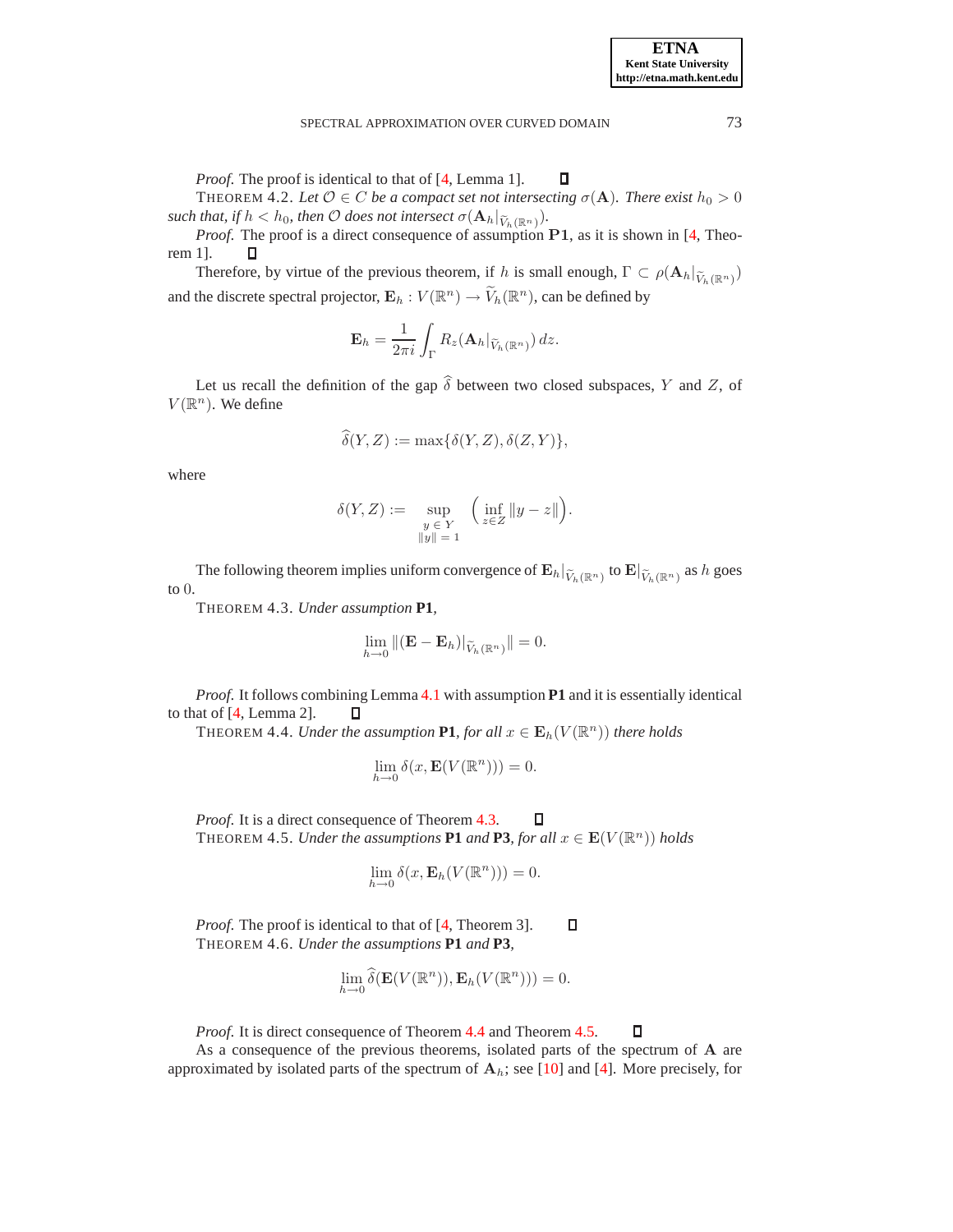any eigenvalue  $\lambda$  of **A** of finite multiplicity m, there exist exactly m eigenvalues  $\lambda_{1h}, \dots, \lambda_{mh}$ of  $A_h$ , repeated according to their respective multiplicities, converging to  $\lambda$  as h goes to zero.

Next we are going to give estimates which show how the eigenvalues of  $T$  are approximated by those of  $T_h$ . To attain this goal, we extend the theory developed in [\[5\]](#page-18-10) so that it can be applied to more general situations where the original and the discrete domains do not coincide. By so doing, consistency terms arise in the error estimates. These consistency terms are associated with the variational crime committed by approximating the curved boundary with a polyhedral one. We shall give general expressions for these additional consistency terms.

We begin considering the bounded operator  $A_*$  defined by

$$
\mathbf{A}_{*}: X(\mathbb{R}^{n}) \to \widetilde{V}(\mathbb{R}^{n})
$$

$$
x \mapsto \overline{u} : \overline{u}|_{\Omega} = u,
$$

where  $u \in V_0(\Omega)$  is the solution of

$$
a(y, u) = b(y, x), \quad \forall y \in V_0(\Omega).
$$

It is known that  $\bar{\lambda}$  is an eigenvalue of  $A_*$  with the same multiplicity m as that of  $\lambda$ . We also consider the bounded operator  $A_{\ast h}$  defined by

$$
\mathbf{A}_{*h}: X(\mathbb{R}^n) \to \widetilde{V}_h(\mathbb{R}^n) \n x \mapsto \overline{u}_h : \overline{u}_h|_{\Omega_h} = u_h,
$$

where  $u_h \in V_{0h}(\Omega_h)$  is the solution of

$$
a_h(y, u_h) = b_h(y, x), \quad \forall y \in V_{0h}(\Omega_h).
$$

Here,  $\bar{\lambda}_{1h}, \dots, \bar{\lambda}_{mh}$  are the eigenvalues of  $\mathbf{A}_{*h}$  which converge to  $\bar{\lambda}$  as h goes to zero.

Let  $\mathbf{E}_{*}$  be the spectral projector of  $\mathbf{A}_{*}$  relative to  $\bar{\lambda}$ . We also assume the following properties for  $\mathbf{A}_{*}$  and  $\mathbf{A}_{*h}$ : **P5**:

$$
\lim_{h\to 0}\|(\mathbf{A}_*-\mathbf{A}_{*h})|_{\widetilde{V}_h({\mathbb R}^n)}\|=0.
$$

**P6**: For each function x of  $\mathbf{E}_*(V(\mathbb{R}^n))$ ,

$$
\lim_{h \to 0} ||x||_{\Omega \setminus \Omega_h} = 0.
$$

**P7**: For each function x of  $\mathbf{E}_*(V(\mathbb{R}^n))$ ,

$$
\lim_{h \to 0} \left( \inf_{x_h \in \widetilde{V}_h(\mathbb{R}^n)} \|x - x_h\| \right) = 0.
$$

**P8**:

$$
\lim_{h\to 0} \|(\mathbf{A}_{*}-\mathbf{A}_{*h})|_{\mathbf{E}(V(\mathbb{R}^n))}\|=0.
$$

We now need to introduce other operators. Let  $\Pi_h : V(\mathbb{R}^n) \to V(\mathbb{R}^n)$  be the projector defined by the relations

<span id="page-5-0"></span>(4.1) 
$$
a_h(x - \Pi_h x, y) = 0, \qquad \forall y \in V_{0h}(\Omega_h)
$$

$$
(\Pi_h x)|_{\mathbb{R}^n \setminus \Omega_h} = 0.
$$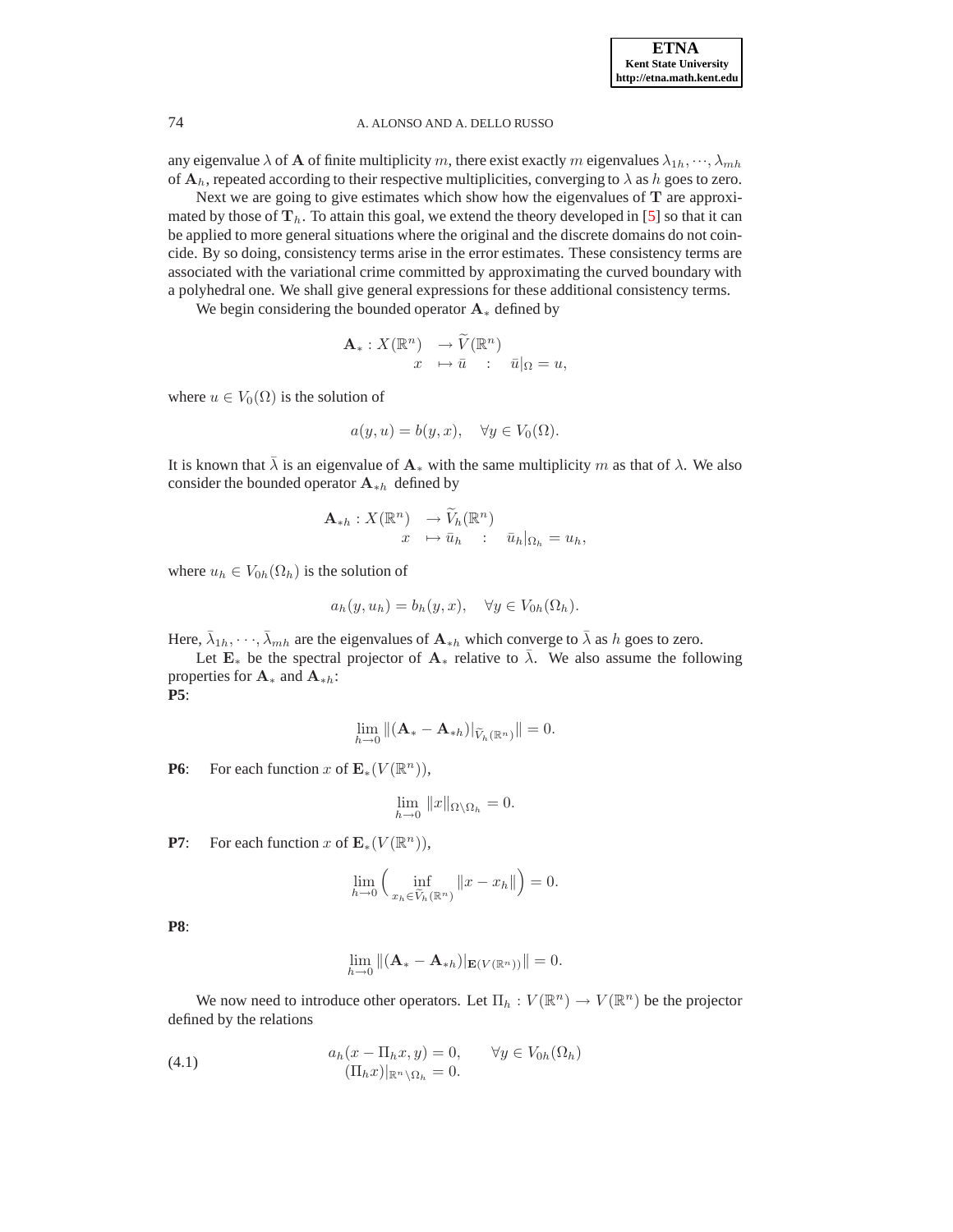Because  $V_{0h}(\Omega_h)$  is a closed subset of  $V(\Omega_h)$ ,  $(\Pi_h x)|_{\Omega_h} \in V_{0h}(\Omega_h)$ . Hence, we have  $\Pi_h x \in \widetilde{V}_h(\mathbb{R}^n)$ . Analogously, we define the projector  $\Pi_{*h} : V(\mathbb{R}^n) \to V(\mathbb{R}^n)$  with range  $\widetilde{V}_h(\mathbb{R}^n)$  by the relations:

(4.2) 
$$
a_h(y, x - \Pi_{*h} x) = 0, \qquad \forall y \in V_{0h}(\Omega_h)
$$

$$
(\Pi_{*h} x)|_{\mathbb{R}^n \setminus \Omega_h} = 0.
$$

Since  $a_h$  is continuous and coercive on  $V(\Omega_h)$ , both uniformly in h, the operators  $\Pi_h$  and  $\Pi_{\ast h}$  are bounded uniformly in h. Let us remark that for conforming methods  $\mathbf{A}_h = \Pi_h \mathbf{A}$ . This is assumed in the spectral approximation theory in [\[5\]](#page-18-10) and used in the proofs therein. When variational crimes in the discretization of the domains are allowed,  $A_h$  and  $\Pi_hA$  do not coincide.

Let  $\mathbf{B}_h := \mathbf{A}_h \Pi_h : V(\mathbb{R}^n) \to V(\mathbb{R}^n)$ . Notice that  $\sigma(\mathbf{A}_h) = \sigma(\mathbf{B}_h)$  and that, for any non-null eigenvalue, the corresponding invariant subspaces coincide. Let  $F_h : V(\mathbb{R}^n) \to$  $V(\mathbb{R}^n)$  be the spectral projector of  $\mathbf{B}_h$  relative to its eigenvalues  $\lambda_{1h}, \dots, \lambda_{mh}$ . It can be proved that  $\|R_z(\mathbf{B}_h)\|$  is bounded uniformly in h for  $z \in \Gamma$ ; see [\[5,](#page-18-10) Lemma 1]. Consequently, the spectral projectors  $F_h$  are bounded uniformly on h.

Finally, let  $\mathbf{B}_{*h} := \mathbf{A}_{*h} \Pi_{*h} : V(\mathbb{R}^n) \to V(\mathbb{R}^n)$  and let  $\mathbf{F}_{*h}$  be the spectral projector of  $\mathbf{B}_{*h}$  relative to  $\bar{\lambda}_{1h}, \dots, \bar{\lambda}_{mh}$ . It is easy to show that  $\mathbf{B}_{*h}$  is the actual adjoint of  $\mathbf{B}_h$  with respect to  $a_h$ . In fact, for all x and  $y \in V(\mathbb{R}^n)$ , we have

$$
a_h(\mathbf{B}_h x, y) = a_h(\mathbf{A}_h \Pi_h x, y) = a_h(\mathbf{A}_h \Pi_h x, \Pi_{\ast h} y) = b_h(\Pi_h x, \Pi_{\ast h} y).
$$

Similarly, we get

$$
a_h(x, \mathbf{B}_{*h}y) = b_h(\Pi_h x, \Pi_{*h}y).
$$

Therefore, the spectral projector  $\mathbf{F}_{*h}$  is also the adjoint of  $\mathbf{F}_h$  with respect to  $a_h$ . Let

$$
\gamma_h := \delta(\mathbf{E}(V(\mathbb{R}^n)), \widetilde{V}_h(\mathbb{R}^n)) + \sup_{\substack{y \in \mathbf{E}(V(\mathbb{R}^n)) \\ \|y\| = 1}} \|y\|_{\Omega \setminus \Omega_h}.
$$

Properties **P2** and **P3** imply that  $\gamma_h \to 0$  as  $h \to 0$ . Analogously, let

$$
\gamma_{*h} := \delta(\mathbf{E}_*(V(\mathbb{R}^n)), \widetilde{V}_h(\mathbb{R}^n)) + \sup_{\substack{y \in \mathbf{E}_*(V(\mathbb{R}^n)) \\ ||y|| = 1}} ||y||_{\Omega \setminus \Omega_h}.
$$

<span id="page-6-1"></span>Here, because **P6** and **P7**,  $\gamma_{*h} \rightarrow 0$  as  $h \rightarrow 0$ .

LEMMA 4.7.

$$
\|(\mathbf{I}-\Pi_h)|_{\mathbf{E}(V(\mathbb{R}^n))}\|\leq C\gamma_h,
$$

$$
\|(\mathbf{I} - \Pi_{*h})|_{\mathbf{E}_*(V(\mathbb{R}^n))}\| \le C\gamma_{*h}.
$$

*Proof.* For a  $x \in \mathbf{E}(V(\mathbb{R}^n))$ , we have

<span id="page-6-0"></span>(4.3) 
$$
\|(\mathbf{I} - \Pi_h)x\|^2 = \|(\mathbf{I} - \Pi_h)x\|_{\Omega_h}^2 + \|x\|_{\Omega \setminus \Omega_h}^2.
$$

Using that  $a_h$  is coercive on  $V(\Omega_h)$  uniformly in h, we have

 $||(\mathbf{I}-\Pi_h)x||_{\Omega_h}^2 \leq C a_h((\mathbf{I}-\Pi_h)x,(\mathbf{I}-\Pi_h)x) = C a_h((\mathbf{I}-\Pi_h)x, x-y_h), \forall y_h \in V_{0h}(\Omega_h),$ 

**ETNA Kent State University http://etna.math.kent.edu**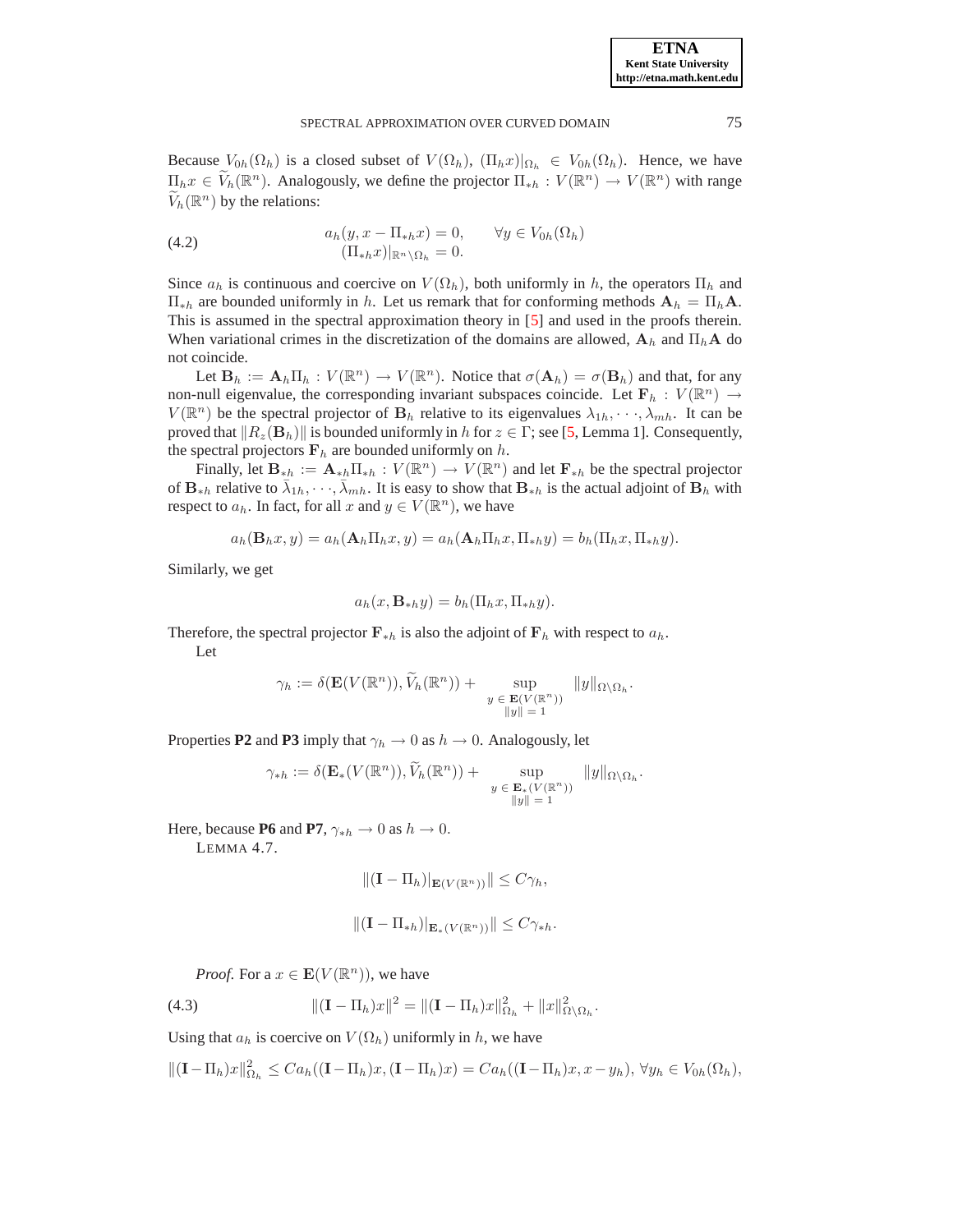where the last equality results from the definition of  $\Pi_h$ . Now, taking into account that  $a_h$  is continuous on  $V(\Omega_h)$  uniformly in h, we obtain

$$
\|(\mathbf{I} - \Pi_h)x\|_{\Omega_h} \le C \inf_{y_h \in \widetilde{V}_h(\mathbb{R}^n)} \|x - y_h\|,
$$

<span id="page-7-0"></span>which together  $(4.3)$  allows us to conclude the proof of the first estimation. An analogous proof is valid for the second one. Д

LEMMA 4.8.

$$
\|(\mathbf{E}-\mathbf{F}_h)|_{\mathbf{E}(V(\mathbb{R}^n))}\| \leq C \|(\mathbf{A}-\mathbf{B}_h)|_{\mathbf{E}(V(\mathbb{R}^n))}\|,
$$

$$
\|(\mathbf{E}_{*}-\mathbf{F}_{*h})|_{\mathbf{E}_{*}(V(\mathbb{R}^n))}\| \leq C\|(\mathbf{A}_{*}-\mathbf{B}_{*h})|_{\mathbf{E}_{*}(V(\mathbb{R}^n))}\|.
$$

*Proof.* The proof is identical to that of [\[5,](#page-18-10) Lemma 3]. П Let

$$
\delta_h := \gamma_h + \|(\mathbf{A} - \mathbf{A}_h)|_{\mathbf{E}(V(\mathbb{R}^n))}\|.
$$

From properties **P2, P3** and **P4** it is easily seen that  $\delta_h \to 0$  as  $h \to 0$ . Analogously, let

$$
\delta_{\ast h}:=\gamma_{\ast h}+\|(\mathbf{A}_\ast-\mathbf{A}_{\ast h})|_{\mathbf{E}(V(\mathbb{R}^n))}\|.
$$

<span id="page-7-1"></span>Given **P6**, **P7** and **P8**  $\delta_{*h} \to 0$  as  $h \to 0$ .

LEMMA 4.9.

$$
\|(\mathbf{A}-\mathbf{B}_h)|_{\mathbf{E}(V(\mathbb{R}^n))}\| \leq C\delta_h,
$$

$$
\|(\mathbf{A}_{*}-\mathbf{B}_{*h})|_{\mathbf{E}(V(\mathbb{R}^n))}\| \leq C\delta_{*h}.
$$

*Proof.* Let  $x \in \mathbf{E}(V(\mathbb{R}^n))$  with  $||x|| = 1$ . We have

$$
\begin{array}{ll}\n\|(\mathbf{A}-\mathbf{B}_h)x\| &\leq \|( \mathbf{A}-\mathbf{A}_h)x\| + \|\mathbf{A}_h(\mathbf{I}-\Pi_h)x\| \\
&\leq \|( \mathbf{A}-\mathbf{A}_h)\|_{\mathbf{E}(V(\mathbb{R}^n))}\| + \|\mathbf{A}_h\| \|( \mathbf{I}-\Pi_h)\|_{\mathbf{E}(V(\mathbb{R}^n))}\| \\
&\leq (\| (\mathbf{A}-\mathbf{A}_h)\|_{\mathbf{E}(V(\mathbb{R}^n))}\| + \gamma_h,\n\end{array}
$$

where the last inequality follows from Lemma [4.7](#page-6-1) and the fact that  $\|\mathbf{A}_h\|$  is uniformly bounded with respect to  $h$ . An analogous proof is valid for the second estimate of the Lemma.  $\Box$ 

Let

$$
\Lambda_h := \mathbf{F}_h|_{\mathbf{E}(V(\mathbb{R}^n))} : \mathbf{E}(V(\mathbb{R}^n)) \to \mathbf{F}_h(V(\mathbb{R}^n)).
$$

<span id="page-7-2"></span>LEMMA 4.10. *For h small enough,*  $\Lambda_h$  *is a bijection and*  $\|\Lambda_h^{-1}\|$  *is bounded uniformly in* h*.*

*Proof.* See the proof of [\[5,](#page-18-10) Theorem 1].  $\Box$ THEOREM 4.11.

$$
\widehat{\delta}(\mathbf{F}_h(V(\mathbb{R}^n)), \mathbf{E}(V(\mathbb{R}^n))) \leq C\delta_h.
$$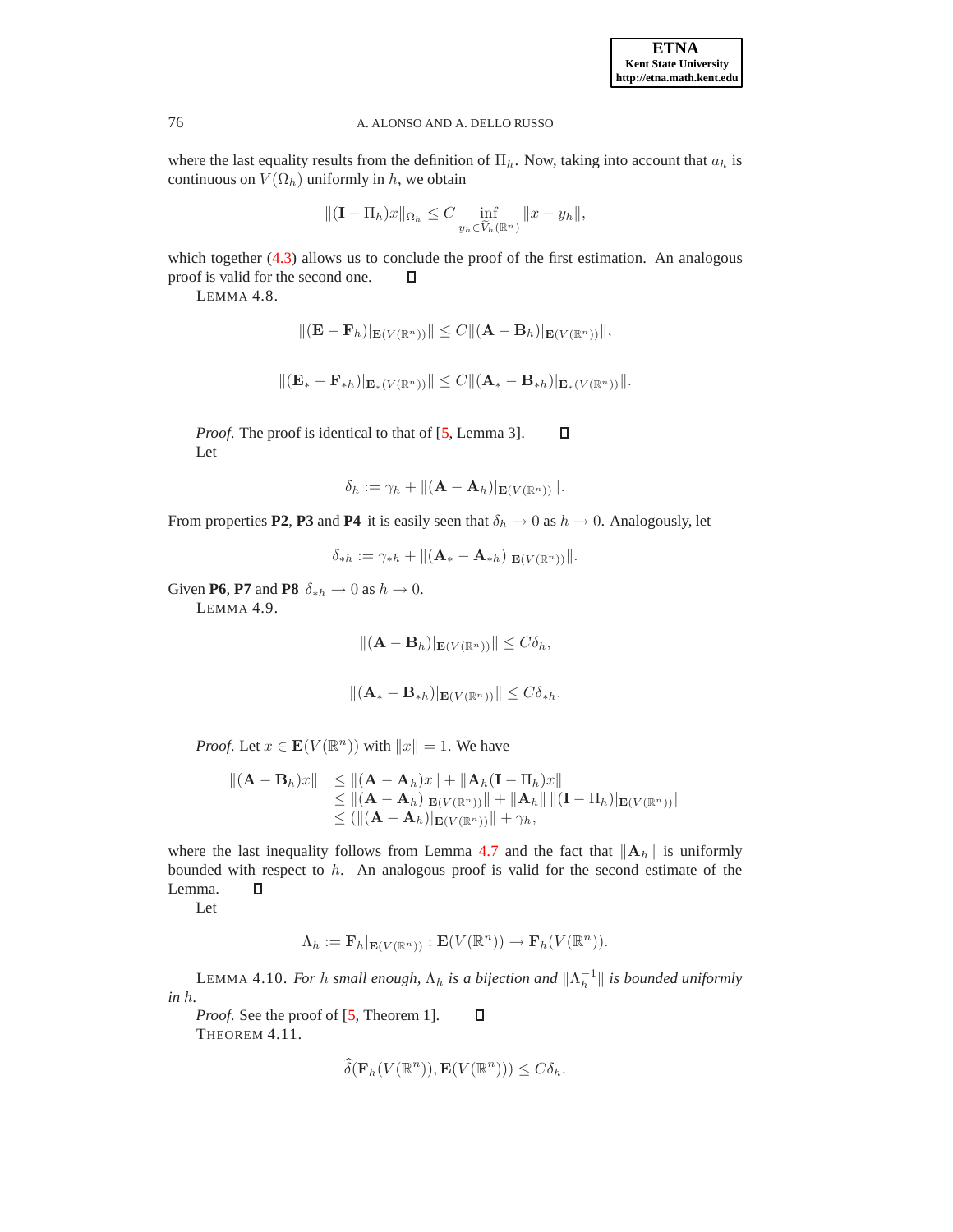*Proof.* The proof is identical to that of [\[5,](#page-18-10) Theorem 1].  $\Box$ 

Let us now define the operators  $\hat{\mathbf{A}} := \mathbf{A} |_{\mathbf{E}(V(\mathbb{R}^n))} : \mathbf{E}(V(\mathbb{R}^n)) \to \mathbf{E}(V(\mathbb{R}^n))$  and  $\hat{\mathbf{B}}_h := \Lambda_h^{-1} \mathbf{B}_h \Lambda_h : \mathbf{E}(V(\mathbb{R}^n)) \to \mathbf{E}(V(\mathbb{R}^n))$ . From these definitions, it follows that  $\hat{\mathbf{A}}$  has a unique eigenvalue  $\lambda$  of algebraic multiplicity  $m$  and that  $\hat{\bf B}_h$  has the eigenvalues  $\lambda_{1h},\cdots,\lambda_{mh}.$ 

Let us consider the following consistency terms:

$$
M_h = \sup_{\substack{x \in \mathbf{E}(V(\mathbb{R}^n)) \\ \|x\| = 1}} \sup_{\substack{y \in \mathbf{E}_*(V(\mathbb{R}^n)) \\ \|y\| = 1}} |a_h(\mathbf{A}x, \Pi_{*h}y - y) - b_h(x, \Pi_{*h}y - y)|,
$$

$$
M_{*h} = \sup_{\substack{x \in \mathbf{E}(V(\mathbb{R}^n)) \\ \|x\| = 1}} \sup_{\substack{y \in \mathbf{E}_*(V(\mathbb{R}^n)) \\ \|y\| = 1}} |a_h(\Pi_h x - x, \mathbf{A}_* y) - b_h(\Pi_h x - x, y)|,
$$

$$
N_h = \sup_{\substack{x \in \mathbf{E}(V(\mathbb{R}^n)) \\ \|x\| = 1}} \sup_{\substack{y \in \mathbf{E}_*(V(\mathbb{R}^n)) \\ \|y\| = 1}} |a_h(\mathbf{A}x, y) - b_h(x, y)|.
$$

<span id="page-8-3"></span>THEOREM 4.12.

$$
\|\hat{\mathbf{A}} - \hat{\mathbf{B}}_h\| \le C\Big(\delta_h \,\delta_{*h} + M_h + M_{*h} + N_h\Big).
$$

*Proof*. We have

<span id="page-8-2"></span>
$$
\|\hat{\mathbf{A}} - \hat{\mathbf{B}}_h\| = \sup_{\substack{x \in \mathbf{E}(V(\mathbb{R}^n)) \\ \|x\| = 1}} \|(\hat{\mathbf{A}} - \hat{\mathbf{B}}_h)x\| = \sup_{\substack{x \in \mathbf{E}(V(\mathbb{R}^n)) \\ \|x\| = 1}} \|(\hat{\mathbf{A}} - \hat{\mathbf{B}}_h)x\|_{\Omega}
$$
  
\n
$$
\leq C \sup_{\substack{x \in \mathbf{E}(V(\mathbb{R}^n)) \\ \|x\| = 1}} \sup_{\substack{y \in \widetilde{V}(\mathbb{R}^n) \\ \|y\| = 1}} a((\hat{\mathbf{A}} - \hat{\mathbf{B}}_h)x, y)
$$
  
\n
$$
= C \sup_{\substack{x \in \mathbf{E}(V(\mathbb{R}^n)) \\ \|x\| = 1}} \sup_{\substack{y \in \widetilde{V}(\mathbb{R}^n) \\ \|y\| = 1}} a(\mathbf{E}(\hat{\mathbf{A}} - \hat{\mathbf{B}}_h)x, y)
$$
  
\n
$$
= C \sup_{\substack{x \in \mathbf{E}(V(\mathbb{R}^n)) \\ \|x\| = 1}} \sup_{\substack{y \in \widetilde{V}(\mathbb{R}^n) \\ \|y\| = 1}} a((\hat{\mathbf{A}} - \hat{\mathbf{B}}_h)x, \mathbf{E}_y y)
$$
  
\n
$$
= C \sup_{\substack{x \in \mathbf{E}(V(\mathbb{R}^n)) \\ \|x\| = 1}} \sup_{\substack{y \in \widetilde{V}(\mathbb{R}^n) \\ \|y\| = 1}} a((\hat{\mathbf{A}} - \hat{\mathbf{B}}_h)x, \mathbf{E}_y y)
$$
  
\n
$$
= C \sup_{\substack{x \in \mathbf{E}(V(\mathbb{R}^n)) \\ \|x\| = 1}} \sup_{\substack{y \in \widetilde{V}(\mathbb{R}^n) \\ \|y\| = 1}} a((\hat{\mathbf{A}} - \hat{\mathbf{B}}_h)x, y).
$$

Since  $(\hat{\mathbf{A}} - \hat{\mathbf{B}}_h)x$ ,  $y \in \widetilde{V}(\mathbb{R}^n)$ , we can use [\(3.4\)](#page-2-2) and [\(3.6\)](#page-3-2) to get

<span id="page-8-0"></span>
$$
a((\hat{\mathbf{A}} - \hat{\mathbf{B}}_h)x, y) = a_{1h}((\hat{\mathbf{A}} - \hat{\mathbf{B}}_h)x|_{\Omega \cap \Omega_h}, y|_{\Omega \cap \Omega_h}) + a_2((\hat{\mathbf{A}} - \hat{\mathbf{B}}_h)x|_{\Omega \backslash \Omega_h}, y|_{\Omega \backslash \Omega_h})
$$
  
(4.5)  

$$
= a_h((\hat{\mathbf{A}} - \hat{\mathbf{B}}_h)x, y) + a_2((\hat{\mathbf{A}} - \hat{\mathbf{B}}_h)x|_{\Omega \backslash \Omega_h}, y|_{\Omega \backslash \Omega_h}).
$$

Now, using that  $(\Lambda_h^{-1} \mathbf{F}_h - \mathbf{I}) \mathbf{A}|_{\mathbf{E}(V(\mathbb{R}^n))} = 0$  and that  $\mathbf{B}_h$  commutes with its spectral projector  $F_h$ , we obtain

<span id="page-8-1"></span>(4.6) 
$$
\hat{\mathbf{A}} - \hat{\mathbf{B}}_h = (\mathbf{A} - \mathbf{B}_h)|_{\mathbf{E}(V(\mathbb{R}^n))} + (\Lambda_h^{-1} \mathbf{F}_h - \mathbf{I})(\mathbf{A} - \mathbf{B}_h)|_{\mathbf{E}(V(\mathbb{R}^n))}.
$$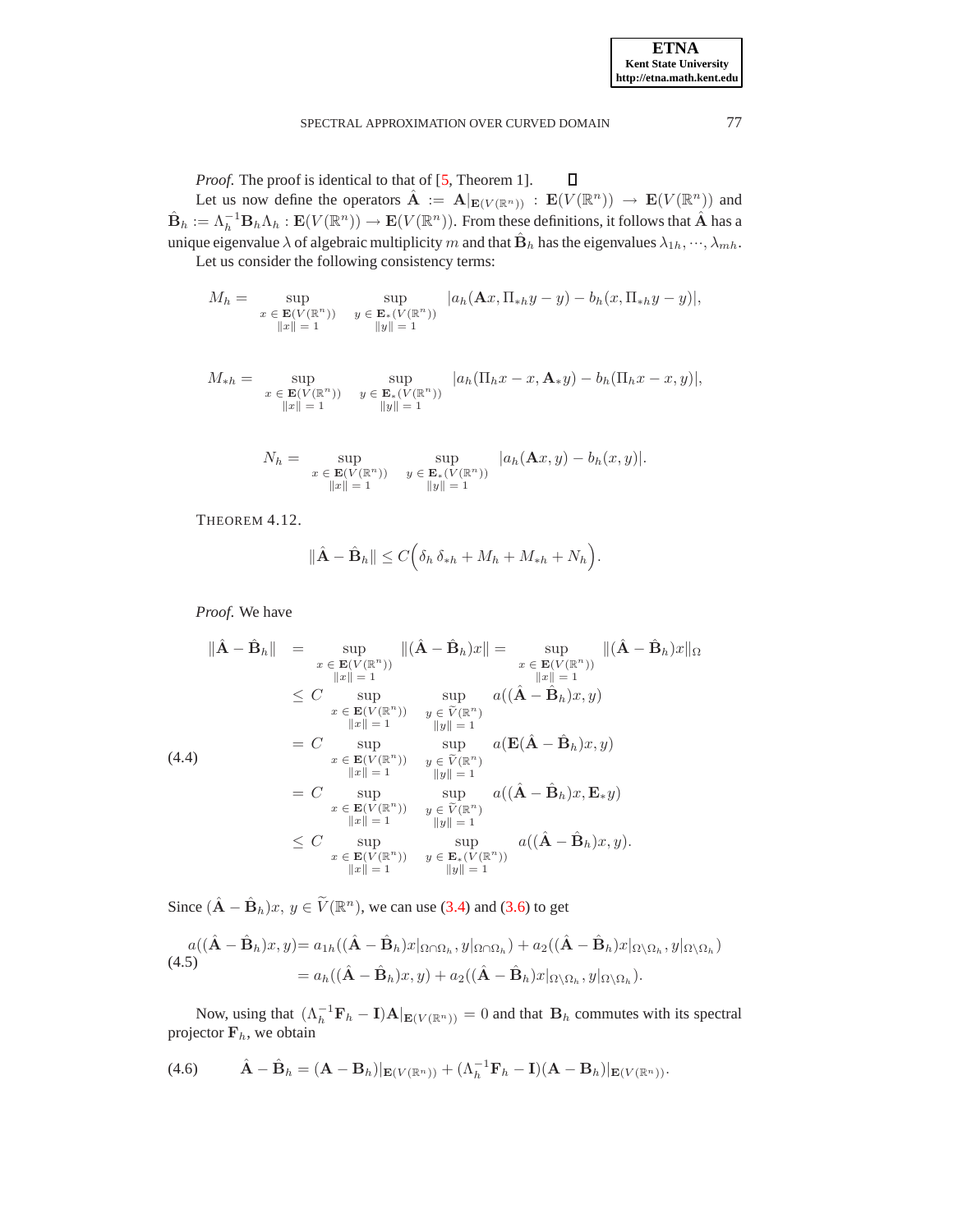Let  $x \in \mathbf{E}(V(\mathbb{R}^n))$  and  $y \in \mathbf{E}_*(V(\mathbb{R}^n))$ , with  $||x|| = ||y|| = 1$ . Since  $\mathbf{F}_h(\Lambda_h^{-1}\mathbf{F}_h - \mathbf{I}) = 0$ and  $\mathbf{F}_{*h}$  is the adjoint of  $\mathbf{F}_h$  with respect to  $a_h$ , we have

<span id="page-9-0"></span>
$$
|a_h((\Lambda_h^{-1}\mathbf{F}_h - \mathbf{I})(\mathbf{A} - \mathbf{B}_h)x, y)|
$$
  
\n
$$
= |a_h((\Lambda_h^{-1}\mathbf{F}_h - \mathbf{I})(\mathbf{A} - \mathbf{B}_h)x, y)| - |a_h(\mathbf{F}_h(\Lambda_h^{-1}\mathbf{F}_h - \mathbf{I})(\mathbf{A} - \mathbf{B}_h)x, y)|
$$
  
\n
$$
= |a_h((\Lambda_h^{-1}\mathbf{F}_h - \mathbf{I})(\mathbf{A} - \mathbf{B}_h)x, y)| - |a_h((\Lambda_h^{-1}\mathbf{F}_h - \mathbf{I})(\mathbf{A} - \mathbf{B}_h)x, \mathbf{F}_{*h}y)|
$$
  
\n
$$
= |a_h((\Lambda_h^{-1}\mathbf{F}_h - \mathbf{I})(\mathbf{A} - \mathbf{B}_h)x, (\mathbf{I} - \mathbf{F}_{*h})y)|
$$
  
\n(4.7) 
$$
\leq C \|\Lambda_h^{-1}\mathbf{F}_h - \mathbf{I}\| \|( \mathbf{A} - \mathbf{B}_h)\|_{\mathbf{E}(V(\mathbb{R}^n))} \| \|( \mathbf{I} - \mathbf{F}_{*h})\|_{\mathbf{E}_*(V(\mathbb{R}^n))} \| \leq C \delta_h \delta_{*h}.
$$

The last inequality in [\(4.7\)](#page-9-0) follows from Lemmas [4.8,](#page-7-0) [4.9,](#page-7-1) and [4.10,](#page-7-2) the fact that  $a_h$  is continuous on  $V(\Omega_h)$  independently of h and that  $\mathbf{F}_h$  is bounded uniformly in h. On the other hand,

$$
(4.8) \quad a_h((\mathbf{A}-\mathbf{B}_h)x,y)=a_h((\mathbf{A}-\mathbf{B}_h)x,\Pi_{*h}y)+a_h((\mathbf{A}-\mathbf{B}_h)x,(\mathbf{I}-\Pi_{*h})y).
$$

To bound the second term in the right-hand side of this equation, we use Lemmas [4.7](#page-6-1) and [4.9.](#page-7-1) We thus obtain

(4.9) 
$$
|a_h((\mathbf{A}-\mathbf{B}_h)x,(\mathbf{I}-\Pi_{*h})y)| \le C \left\| (\mathbf{A}-\mathbf{B}_h) \right\|_{\mathbf{E}(V(\mathbb{R}^n))} \|\left\| (\mathbf{I}-\Pi_{*h}) \right\|_{\mathbf{E}_*(V(\mathbb{R}^n))} \|
$$

$$
\le C \delta_h \gamma_{*h}.
$$

For the first term, we have

(4.10) 
$$
a_h((\mathbf{A}-\mathbf{B}_h)x,\Pi_{*h}y) = a_h((\mathbf{A}-\mathbf{A}_h)x,\Pi_{*h}y) + a_h((\mathbf{A}_h-\mathbf{B}_h)x,\Pi_{*h}y).
$$
 Now,

(4.11) 
$$
|a_h((\mathbf{A} - \mathbf{A}_h)x, \Pi_{*h}y)| = |a_h(\mathbf{A}x, \Pi_{*h}y) - b_h(x, \Pi_{*h}y)| \le M_h + N_h,
$$

and

<span id="page-9-1"></span>
$$
a_h((\mathbf{A}_h - \mathbf{B}_h)x, \Pi_{*h}y) = a_h(\mathbf{A}_h(\mathbf{I} - \Pi_h)x, \Pi_{*h}y) = b_h((\mathbf{I} - \Pi_h)x, \Pi_{*h}y)
$$
  

$$
= b_h((\mathbf{I} - \Pi_h)x, y) - b_h((\mathbf{I} - \Pi_h)x, (\mathbf{I} - \Pi_{*h})y).
$$

The first term in the right-hand side of  $(4.12)$  can be written as

<span id="page-9-2"></span>
$$
b_h((\mathbf{I}-\Pi_h)x,y)=[a_h((\Pi_h-\mathbf{I})x,\mathbf{A}_*y)-b_h((\Pi_h-\mathbf{I})x,y)]-a_h((\Pi_h-\mathbf{I})x,(\mathbf{I}-\Pi_{*h})\mathbf{A}_*y).
$$
  
(4.13)

Now, the last term of the right-hand side above can be easily bounded by

<span id="page-9-3"></span>
$$
|a_h((\Pi_h - \mathbf{I})x, (\mathbf{I} - \Pi_{*h})\mathbf{A}_*y)| \le C ||(\Pi_h - \mathbf{I})|_{\mathbf{E}(V(\mathbb{R}^n))} || ||(\mathbf{I} - \Pi_{*h})|_{\mathbf{E}_*(V(\mathbb{R}^n))} || ||\mathbf{A}_*||.
$$
\n(4.14)

Then, Lemma [4.7,](#page-6-1) [\(4.13\)](#page-9-2), and [\(4.14\)](#page-9-3) immediately yield

$$
(4.15) \t\t\t |b_h((\mathbf{I}-\Pi_h)x,y)| \leq C(M_{*h} + \gamma_h \gamma_{*h}).
$$

Finally, we estimate the last term in [\(4.5\)](#page-8-0). Using that  $(\Lambda_h^{-1} \mathbf{F}_h - \mathbf{I})$  is bounded uniformly in  $h$ , we obtain from  $(4.6)$  and Lemma [4.9](#page-7-1)

<span id="page-9-4"></span>
$$
|a_2((\hat{\mathbf{A}} - \hat{\mathbf{B}}_h)x|_{\Omega \setminus \Omega_h}, y|_{\Omega \setminus \Omega_h})| \leq C \|(A - B_h)|_{\mathbf{E}(V(\mathbb{R}^n))} \| \|y\|_{\Omega \setminus \Omega_h}
$$
  
\n
$$
\leq C\delta_h \sup_{\substack{y \in \mathbf{E}_*(V(\mathbb{R}^n)) \\ \|y\| = 1}} \|y\|_{\Omega \setminus \Omega_h} \leq C\delta_h \gamma_{*h}.
$$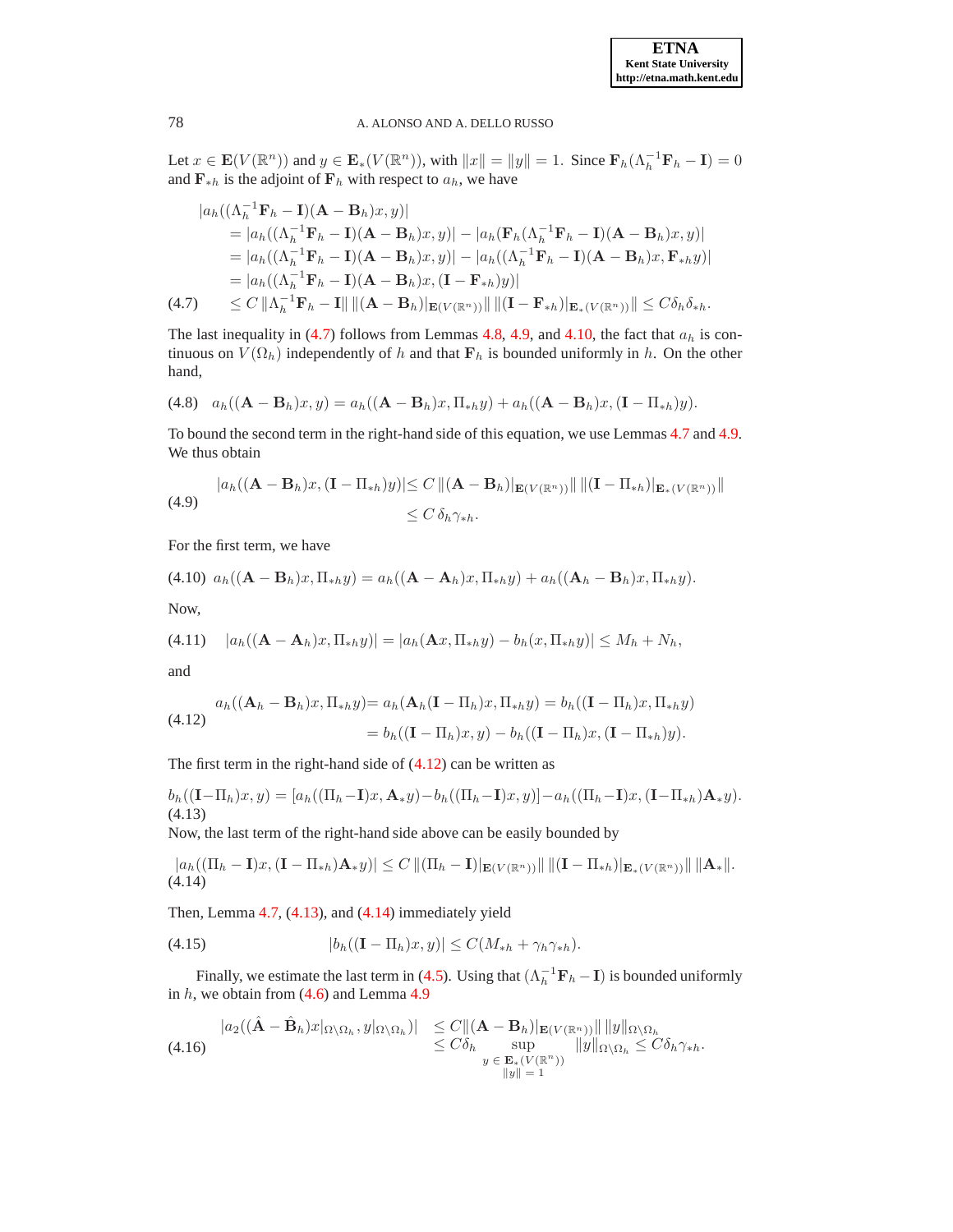<span id="page-10-2"></span>Now, the theorem is a consequence of formulae [\(4.4\)](#page-8-2) to [\(4.16\)](#page-9-4).  $\Box$ By using the previous theorem, we deduce the following result about the approximation of the eigenvalue  $\lambda$ :

THEOREM 4.13.

i) 
$$
\left|\lambda - \frac{1}{m}\sum_{i=1}^{m} \lambda_{ih}\right| \leq C\left(\delta_h \delta_{*h} + M_h + M_{*h} + N_h\right)
$$

$$
\max_{i=1,\cdots,m} |\lambda - \lambda_{ih}| \le C \Big( \delta_h \, \delta_{*h} + M_h + M_{*h} + N_h \Big)^{1/\alpha}
$$

*where*  $\alpha$  *is the ascent of the eigenvalue*  $\lambda$  *of* **A***.* 

*Proof.* Taking into account that  $\sigma(\mathbf{A}) = \lambda$  and that  $\lambda_{1h}, \dots, \lambda_{mh}$  are the eigenvalues of  $\hat{\mathbf{B}}_h$ , we have  $tr(\hat{\mathbf{A}}) = m\lambda$  and  $tr(\hat{\mathbf{B}}_h) = \sum_{i=1}^m \lambda_{ih}$ . Then, from the continuity of the traces

$$
\left|\lambda - \frac{1}{m}\sum_{i=1}^{m} \lambda_{ih}\right| = \frac{1}{m} |tr(\hat{\mathbf{A}}) - tr(\hat{\mathbf{B}}_h)| \le C \|\hat{\mathbf{A}} - \hat{\mathbf{B}}_h\|.
$$

On the other hand, it is known that,

$$
|\lambda - \lambda_{ih}|^{\alpha} \leq C ||\hat{\mathbf{A}} - \hat{\mathbf{B}}_h||,
$$

for any  $1 \le i \le m$ . Therefore, we can conclude *i*) and *ii*) directly from Theorem [4.12.](#page-8-3) П

REMARK 4.14. In many applications, the operator A is self-adjoint. In this case, if  $\mu$ is a nonzero eigenvalue of A, the ascent  $\alpha$  of  $(\mu - A)$  is one. So, the space of generalized eigenvectors  $E(\mathbb{R}^n)$  coincide with the space of the actual eigenvectors corresponding to  $\mu$ ; see  $[1]$ .

<span id="page-10-0"></span>**5. Example.** Let  $\Omega$  be a bounded three-dimensional domain with a Lipschitz continuous boundary  $\partial Ω$ . We assume that  $\partial Ω$  is piecewise smooth, more precisely, is piecewise of class  $C<sup>2</sup>$ . To avoid additional technical difficulties, we will assume that the set of points where the condition of  $C^2$ - smoothness of  $\partial\Omega$  is not satisfied consists of a finite number of straight lines and single points.

Let  $(\cdot, \cdot)$  be the scalar product in  $L^2(\Omega)$  and let  $|\cdot|$  denote the corresponding  $L^2$  norm. Further,  $H^{\sigma}(\Omega)$  denotes the standard Sobolev spaces with the usual norms  $\|\cdot\|_{\sigma}$  and  $H_0^1(\Omega)$ denotes the subspace of functions in  $H^1(\Omega)$  satisfying a zero Dirichlet boundary conditions.

We consider the spectral problem:

*Given*  $s > 0$ *, find*  $\lambda \in \mathbb{R}$  *and*  $\mathbf{u} \neq 0$  *such that* 

<span id="page-10-1"></span>(5.1) 
$$
\begin{cases} s \operatorname{grad} (\operatorname{div} \mathbf{u}) - \operatorname{curl} \operatorname{curl} \mathbf{u} = \lambda \mathbf{u} & \text{in } \Omega, \\ \mathbf{u} = 0 & \text{on } \partial \Omega. \end{cases}
$$

Let  $X(\Omega) := (L^2(\Omega))^3$ ,  $V(\Omega) := (H^1(\Omega))^3$  and  $V_0(\Omega) := (H^1_0(\Omega))^3$ . Let  $a_0$  and b be the symmetric bilinear forms defined by

$$
a_0(\mathbf{u}, \mathbf{v}) := \int_{\Omega} \mathbf{curl} \, \mathbf{u} \cdot \mathbf{curl} \, \mathbf{v} + s \operatorname{div} \mathbf{u} \operatorname{div} \mathbf{v}, \quad \forall \mathbf{u}, \mathbf{v} \in V(\Omega),
$$

$$
b(\mathbf{u},\mathbf{v}):=\int_{\Omega}\mathbf{u}\cdot\mathbf{v},\quad\forall\mathbf{u},\mathbf{v}\in X(\Omega).
$$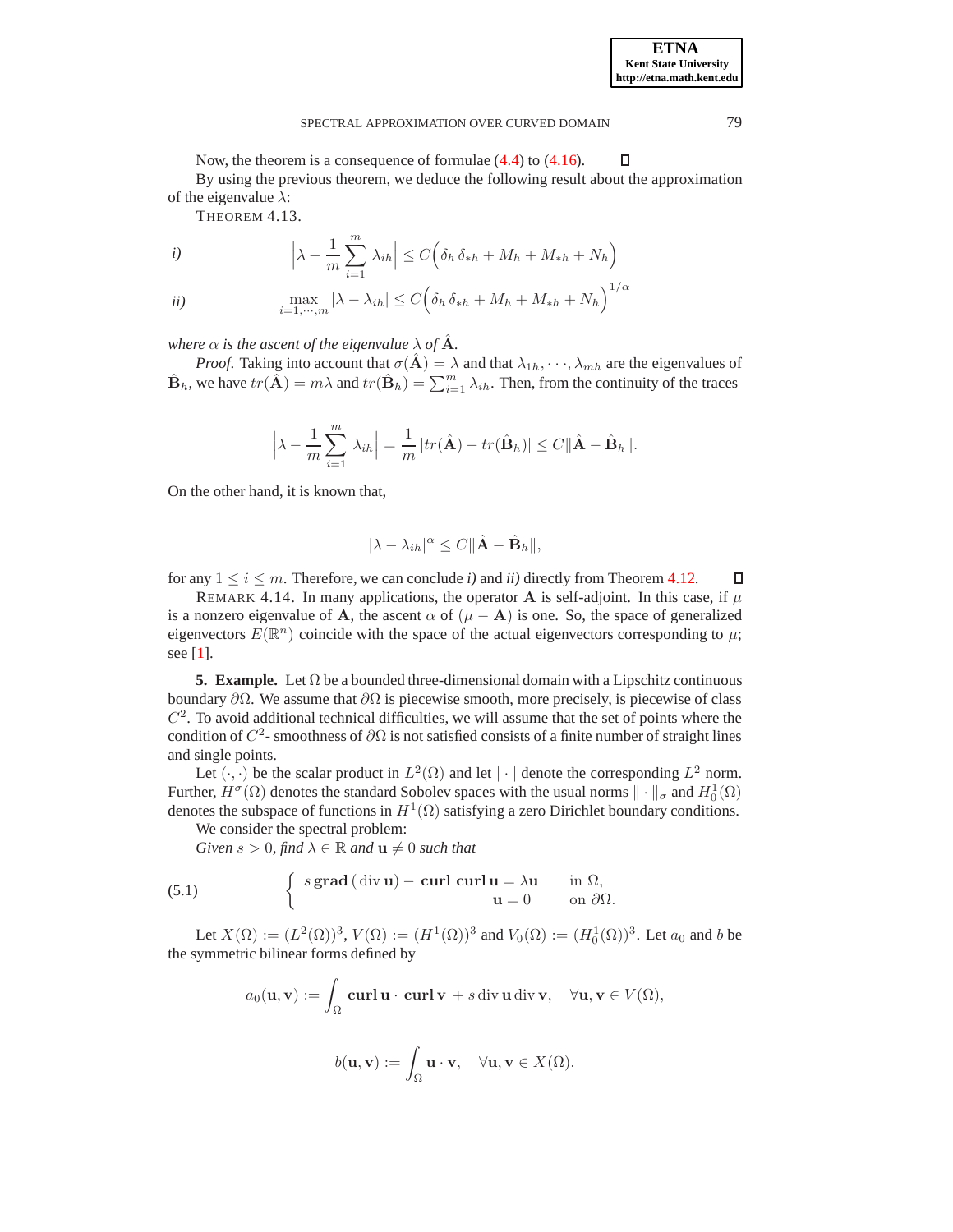The bilinear form  $a_0$  is coercive on  $V_0(\Omega)$  but is not coercive on  $V(\Omega)$ . However,  $a := a_0 + b$ can be used in our problem and it turns out to be coercive on  $V(\Omega)$ . Furthermore, a is continuous on  $V(\Omega)$ .

REMARK 5.1. When  $s = \frac{\lambda_s + 2\mu_s}{\lambda_s + 2\mu_s}$  $\frac{1-\mu}{\mu_s}$ , the bilinear form  $a_0(\mathbf{u}, \mathbf{v})$  is associated to the elasticity system for a material of Lamé coefficients  $\lambda_s$  and  $\mu_s$ . Denoting the material density by  $\rho_s$ , problem [\(5.1\)](#page-10-1) gives the vibration eigenfrequencies  $\omega =$  $\int$  $\lambda \mu_s$  $rac{\gamma \kappa s}{\rho_s}$  of an elastic, homogeneous and isotropic three-dimensional body fixed along its boundary.

The variational formulation of problem  $(5.1)$  associated with a is given by:

<span id="page-11-0"></span>*Find*  $\lambda \in \mathbb{R}$  *and*  $\mathbf{u} \in V_0(\Omega)$ ,  $\mathbf{u} \neq 0$ *, such that* 

(5.2) 
$$
a(\mathbf{u}, \mathbf{v}) = (\lambda + 1) b(\mathbf{u}, \mathbf{v}), \quad \forall \mathbf{v} \in V_0(\Omega).
$$

It is well known that problem [\(5.2\)](#page-11-0) has an increasing sequence of finite multiplicity eigenvalues  $\lambda_n > 0$ ,  $n \in N$ . There is no finite accumulation point. The corresponding  $L^2(\Omega)$ orthonormal eigenfunctions  $u_n$  belong to  $V_0(\Omega)$ . Now, as in Section [2,](#page-1-0) we consider the bounded linear operator  $\mathbf{T} : X(\Omega) \to X(\Omega)$  defined by  $\mathbf{T}f = \mathbf{u} \in V_0(\Omega)$  and

<span id="page-11-2"></span>(5.3) 
$$
a(\mathbf{u}, \mathbf{y}) = b(\mathbf{f}, \mathbf{y}), \quad \forall \mathbf{y} \in V_0(\Omega).
$$

By virtue of the Lax-Milgram Lemma, we have

$$
\|\mathbf{u}\|_{\Omega} \leq C \, \|\mathbf{f}\|_{0,\Omega}.
$$

As a consequence of the classical a priori estimates, for any  $f \in X(\Omega)$ ,  $u = Tf$  is known to satisfy some further regularity. In fact,  $\mathbf{u} \in (H^{1+r}(\Omega))^3$  for  $r \in (1/2,1]$  (see [\[3\]](#page-18-13)) and there holds

<span id="page-11-1"></span>
$$
\|\mathbf{u}\|_{1+r,\Omega} \leq C \, \|\mathbf{f}\|_{0,\Omega}.
$$

Now, we consider the bounded linear operator  $\mathbf{A} : X(\mathbb{R}^3) \to \widetilde{V}(\mathbb{R}^3)$  defined by  $\mathbf{A}f = \mathbf{S}T\mathbf{S}f$ , where  $\mathbf{S}$  and  $\mathbf{S}$  are the extension and the restriction operators, respectively, defined in Section [2.](#page-1-0) Since a and b are symmetric,  $\bf{T}$  is self-adjoint with respect to a. Clearly, A is also self-adjoint with respect to a. Notice that  $(\lambda, \mathbf{u})$  is a solution of problem [\(5.2\)](#page-11-0) if and only if  $(\frac{1}{\lambda+1}, \mathbf{u})$  is an eigenpair of T which, in its turn, is equivalent to  $(\frac{1}{\lambda+1}, \bar{\mathbf{u}})$  being an eigenpair of **A**, where  $\bar{u} = S(u)$ .

Let the curved domain  $\Omega$  be approximated by a polyhedron  $\Omega_h$  with vertices on  $\partial\Omega$ . Let  $\mathcal{T}_h$  be a partition of  $\Omega_h$ , i.e., a set of a finite number of closed tetrahedra T, which has the following properties:

- each vertex of  $\Omega_h$  is a vertex of a  $T \in \mathcal{T}_h$ ,
- each  $T \in \mathcal{T}_h$  has at least one vertex in the interior of  $\Omega_h$ ,
- any two tetrahedra,  $T, T^{'} \in \mathcal{T}_h$  share at most a vertex, a whole side, or a whole face.

Let  $\mathcal{N}_h$  and  $\mathcal{E}_h$  denote the set of all vertices and the set of all edges in  $\mathcal{T}_h$ , respectively. We assume that

- $\mathcal{N}_h \subset \bar{\Omega}$ ,
- $\mathcal{N}_h \cap \partial \Omega_h \subset \partial \Omega$ ,
- $\mathcal{E}_h$  contains all the points where the boundary  $\partial\Omega$  is not  $C^2$ ,
- for all  $T \in \mathcal{T}_h$ , at most one face of T lies on  $\partial \Omega_h$ .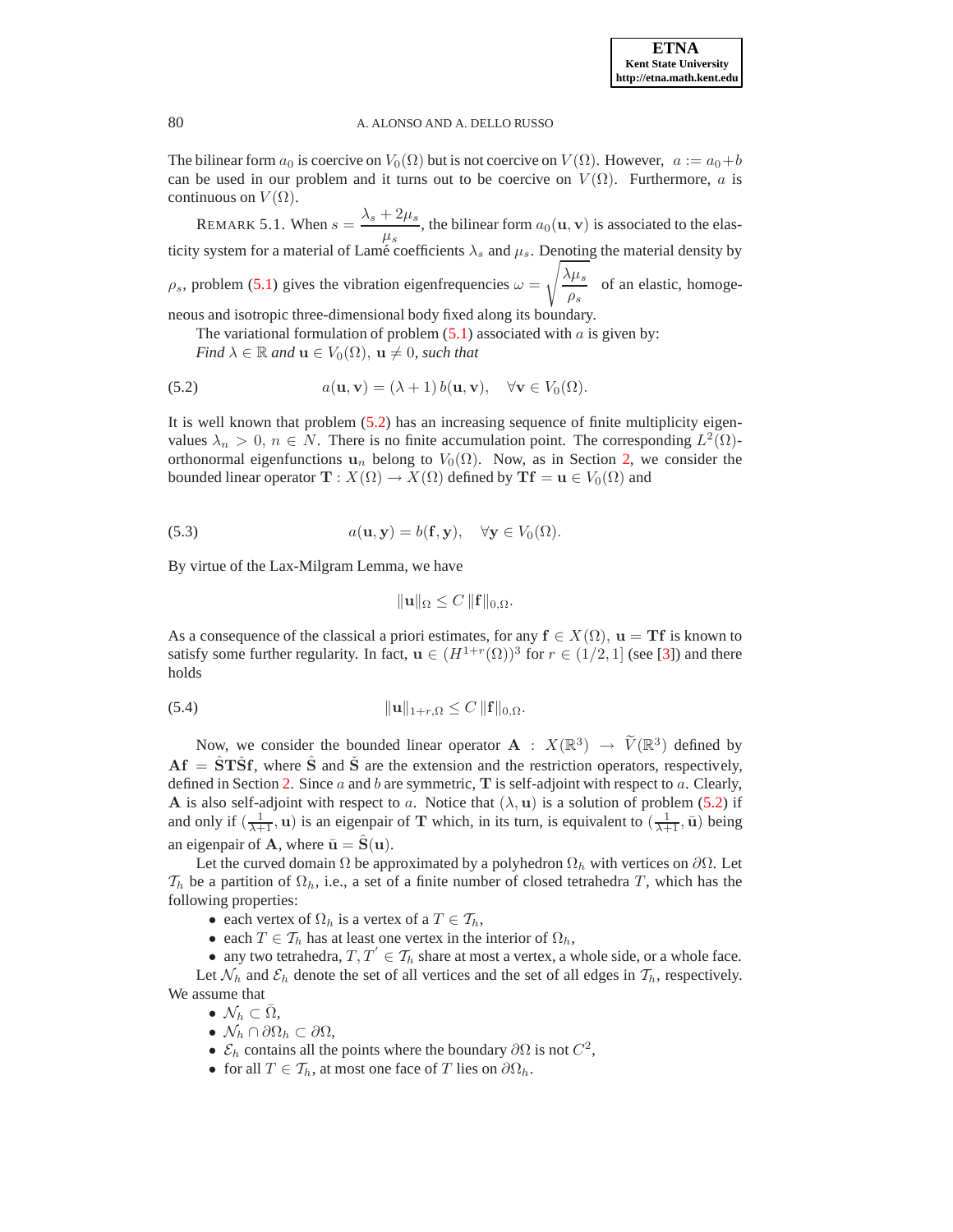We also assume that the family  $\{\mathcal{T}_h\}$  is regular.

In what follows we will use some notation and definitions introduced in [\[6\]](#page-18-14). Consider a  $T \in \mathcal{T}_h$  which has a face  $\mathcal{S}_h^T \subset \partial \Omega_h$ , called a boundary tetrahedra. We enumerate the vertices of T such that the vertices of  $S_h^T$  are numbered first and we denote them by  $P_1^T, P_2^T, P_3^T$ , and  $P_4^T$ , in local notation. Let  $\Sigma_h^T$  be the part of  $\partial\Omega$  which is approximated by the face  $S_h^T$ . We denote by  $T^{id}$  the closed tetrahedra with three plane sides, having  $P_4$  as a common vertex, and with one curved side, coinciding with  $\Sigma_h^T$ , and we call it the ideal tetrahedra associated with While the curved side, conficining with  $\mathbb{Z}_h$ , and we can it the fidear definition associated with  $T \in \mathcal{T}_h$ . For the sake of simplicity, we assume that the partitions  $\mathcal{T}_h$  are such that for each boundary tetrahedra T, either  $T \subset T^{id}$  or  $T \supset T^{id}$ . If we replace all boundary tetrahedra in  $\mathcal{T}_h$  by their associated ideal tetrahedra  $T^{id}$ , we obtain the so-called ideal partition  $\mathcal{T}_h^{id}$  of the domain Ω.

With the triangulation  $\mathcal{T}_h$ , we consider the finite element spaces

$$
X(\Omega_h) := (L^2(\Omega_h))^3, \qquad V(\Omega_h) := (H^1(\Omega_h))^3,
$$
  

$$
V_h(\Omega_h) := \{ \mathbf{v}_h \in V(\Omega_h) : \mathbf{v}_h|_T \in (\mathcal{P}_1(T))^3 \quad \forall T \in \mathcal{T}_h \},
$$

and

$$
V_{0h}(\Omega_h) := \{ \mathbf{v}_h \in V_h(\Omega_h) : \mathbf{v}_h |_{\partial \Omega_h} = 0 \}.
$$

Let  $a_h$  and  $b_h$  be the symmetric bilinear forms defined by

$$
a_h(\mathbf{u}, \mathbf{v}) := \int_{\Omega_h} \mathbf{curl} \, \mathbf{u} \cdot \mathbf{curl} \, \mathbf{v} + s \, \text{div} \, \mathbf{u} \, \text{div} \, \mathbf{v} + \int_{\Omega_h} \mathbf{u} \cdot \mathbf{v}, \quad \forall \mathbf{u}, \mathbf{v} \in V(\Omega_h),
$$

$$
b_h(\mathbf{u}, \mathbf{v}) := \int_{\Omega_h} \mathbf{u} \cdot \mathbf{v}, \quad \forall \mathbf{u}, \mathbf{v} \in X(\Omega_h).
$$

Notice that the bilinear form  $a_h$  is coercive and continuous on  $V(\Omega_h)$  uniformly in h. Then, the discretization of the spectral problem  $(5.2)$  is given by

*Find*  $\lambda_h \in \mathbb{R}$  *and*  $\mathbf{u}_h \in V_{0h}(\Omega_h)$ ,  $\mathbf{u}_h \neq 0$ , *such that* 

$$
a_h(\mathbf{u}_h, \mathbf{v}_h) = (\lambda_h + 1) b_h(\mathbf{u}_h, \mathbf{v}_h), \quad \forall \mathbf{v}_h \in V_{0h}(\Omega_h).
$$

Now, we can define a discrete analogue of **A**. Let  $\mathbf{A}_h : X(\mathbb{R}^3) \to \widetilde{V}_h(\mathbb{R}^3)$  be the bounded linear operator defined by  $\mathbf{A}_h \mathbf{f} \in \widetilde{V}_h(\mathbb{R}^3)$  and

$$
a_h(\mathbf{A}_h \mathbf{f}, \mathbf{v}_h) = b_h(\mathbf{f}, \mathbf{v}_h), \quad \forall \mathbf{v}_h \in V_{0h}(\Omega_h).
$$

It remains to show that the bilinear forms  $a$  and  $a<sub>h</sub>$  satisfy the assumptions [\(3.4\)](#page-2-2), [\(3.5\)](#page-3-3), and [\(3.6\)](#page-3-2). To that end, let  $\omega$  be a closed subset of  $\Omega \cup \Omega_h$  and consider the bilinear form

$$
a_{\omega}(\mathbf{u}, \mathbf{v}) := \int_{\omega} \mathbf{curl} \, \mathbf{u} \cdot \mathbf{curl} \, \mathbf{v} + s \operatorname{div} \mathbf{u} \operatorname{div} \mathbf{v} + \int_{\omega} \mathbf{u} \cdot \mathbf{v}, \quad \forall \mathbf{u}, \mathbf{v} \in (H^1(\omega))^3,
$$

Thus, noting that  $a_{\omega}$  is continuous on  $(H^1(\omega))^3$  uniformly in h, it suffices to take

$$
a_1(\mathbf{u}|_{\Omega \cap \Omega_h}, \mathbf{v}|_{\Omega \cap \Omega_h}) = a_{1h}(\mathbf{u}|_{\Omega \cap \Omega_h}, \mathbf{v}|_{\Omega \cap \Omega_h}) = a_{\Omega \cap \Omega_h}(\mathbf{u}, \mathbf{v}),
$$

$$
a_2(\mathbf{u}|_{\Omega\setminus\Omega_h},\mathbf{v}|_{\Omega\setminus\Omega_h})=a_{\Omega\setminus\Omega_h}(\mathbf{u},\mathbf{v}),
$$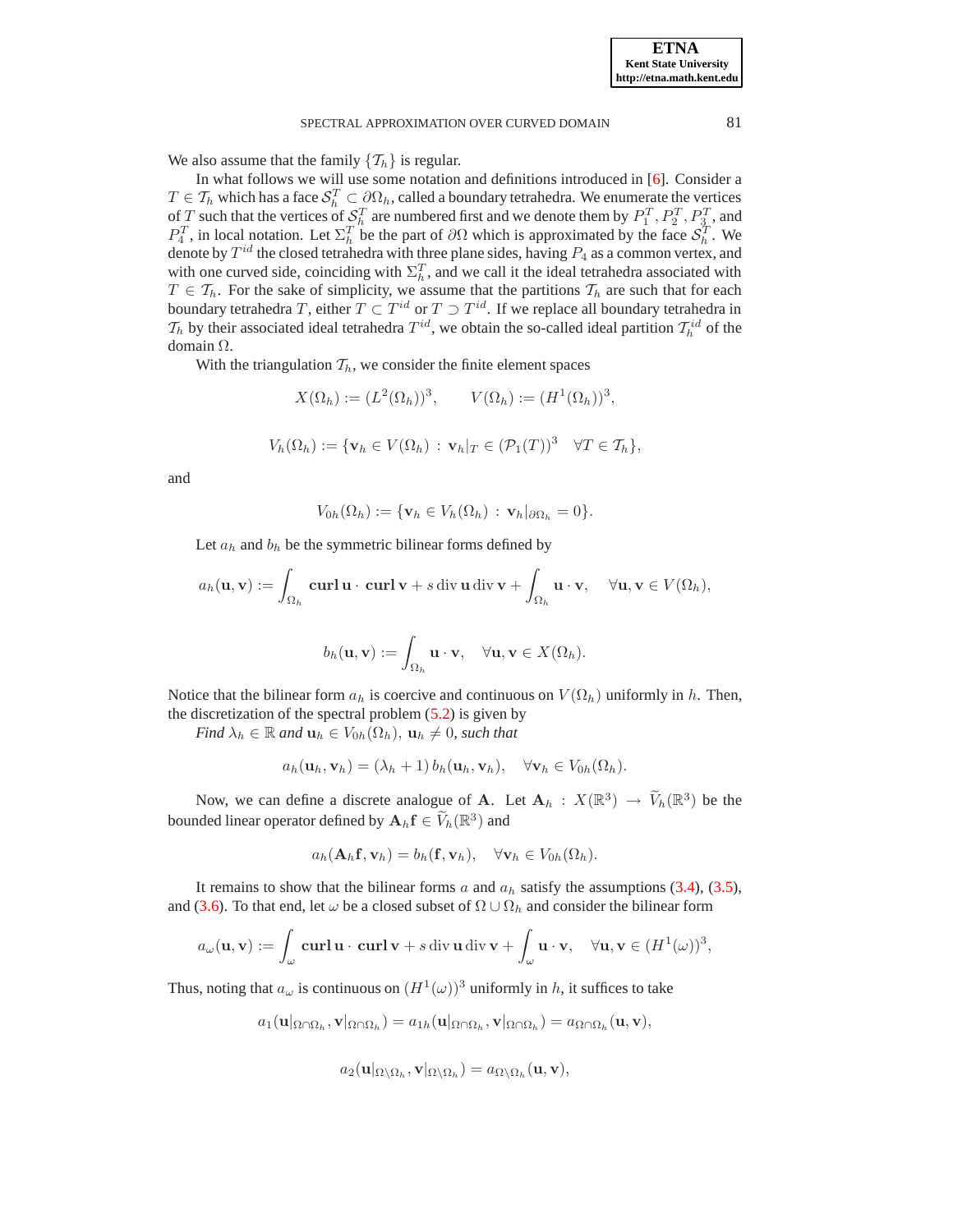$$
a_{2h}(\mathbf{u}|_{\Omega_h\setminus\Omega},\mathbf{v}|_{\Omega_h\setminus\Omega})=a_{\Omega_h\setminus\Omega}(\mathbf{u},\mathbf{v}).
$$

<span id="page-13-3"></span>In order to prove properties **P1**, **P2**, **P3**, and **P4** for this problem, we establish the following lemmas and definitions.

LEMMA 5.2. *There exists a positive constant* C *such that:*

$$
\|\mathbf{v}\|_{0,\Omega\setminus\bar{\Omega}_h} \le Ch^{\sigma} \|\mathbf{v}\|_{\sigma,\Omega} \quad \forall \mathbf{v} \in (H^{\sigma}(\Omega))^3, \quad 0 \le \sigma \le 1,
$$

$$
\|\mathbf{v}\|_{0,\Omega_h\setminus\bar{\Omega}} \le Ch^{\sigma} \|\mathbf{v}\|_{\sigma,\Omega_h} \quad \forall \mathbf{v} \in (H^{\sigma}(\Omega_h))^3, \quad 0 \le \sigma \le 1.
$$

*Proof.* By adapting the arguments used in the proof of [\[6,](#page-18-14) Lemma 3.3.11] for the threedimensional case, the inequalities can be proved for  $\sigma = 1$ . Since the two inequalities are clearly true for  $\sigma = 0$ , they follow for  $0 < \sigma < 1$  from standard results on interpolation in Sobolev spaces. П

<span id="page-13-0"></span>DEFINITION 5.3. Let  $w_h \in V_{0h}(\Omega_h)$ . A function  $\hat{w} \in V_0(\Omega)$  is called associated with w<sup>h</sup> *if it has the following properties:*

- $\hat{w} \in C^0(\overline{\Omega}),$
- $\hat{w}(P_i) = w_h(P_i), \quad \forall P_i \in \mathcal{N}_h,$
- $\hat{w}$  *is linear on each tetrahedra*  $T \in \mathcal{T}_h \cap \mathcal{T}_h^{id}$ ,
- *if*  $T \subset T^{id}$ ,  $\hat{w} = 0$  *on*  $T^{id} \setminus T$  *and*  $\hat{w} = w_h$  *on*  $T$ *,*
- *if*  $T^{id} \subset T$ ,  $\hat{w}|_{\partial T^{id} \subset \partial \Omega} = 0$ .

The definition above is due to Feistauer and Ženíšek; see  $[6]$  $[6]$ . The construction of such a function follows basically from the interpolation theory developed to Zlámal [\[19\]](#page-18-15) for twodimensional curved finite elements. The extension of his ideas to the three-dimensional case is relatively straightforward so we do not include the details here.

<span id="page-13-4"></span>LEMMA 5.4. *Let*  $\hat{w} \in V_0(\Omega)$  *be associated with*  $w_h \in V_{0h}(\Omega_h)$ . Let  $T^{id} \in \mathcal{T}_h^{id}$  *lie*  $a$ long  $\partial \Omega$  and let  $T \in \mathcal{T}_h$  be its approximation. If  $T^{id} \subset T$ , then

$$
\|\hat{w} - w_h\|_{T^{id}} \le C h \|w_h\|_T,
$$

*where* C *is a constant independent of* h*.*

*Proof.* The proof is a consequence of Definition [5.3](#page-13-0) and a suitable extension of [\[19,](#page-18-15) Theorem 2]. П.

In what follows, we will use smooth extensions of functions originally defined in  $\Omega$ . We denote by  $\varphi^e$  an extension of  $\varphi$  from  $H^{\sigma}(\Omega)$ ,  $\sigma > 0$ , into  $H^{\sigma}(\mathbb{R}^3)$  satisfying  $\varphi^e \in H^{\sigma}(\mathbb{R}^3)$ and

$$
\|\varphi^e\|_{\sigma,\mathbb{R}^3} \le C \|\varphi\|_{\sigma,\Omega};
$$

<span id="page-13-1"></span>see [\[7\]](#page-18-16), for instance.

<span id="page-13-2"></span>Let  $\mathbf{f} \in \widetilde{V}_h(\mathbb{R}^3)$  and define  $\bar{\mathbf{u}} := \mathbf{A}\mathbf{f}$  and  $\bar{\mathbf{u}}_h := \mathbf{A}_h\mathbf{f}$ . LEMMA 5.5. *There exists a positive constant* C *such that*

$$
\|\bar{\mathbf{u}} - \bar{\mathbf{u}}_h\| \leq C \left( \inf_{\mathbf{v}_h \in V_{0h}(\Omega_h)} \|\mathbf{v}_h - \mathbf{u}^e\|_{\Omega_h} + \sup_{\mathbf{w}_h \in V_{0h}(\Omega_h)} \frac{|a_h(\mathbf{u}^e - \mathbf{u}_h, \mathbf{w}_h)|}{\|\mathbf{w}_h\|_{\Omega_h}} + \|\mathbf{u}\|_{\Omega \setminus \Omega_h} + \|\mathbf{u}^e\|_{\Omega_h \setminus \Omega} \right).
$$

*Proof*. We have

$$
\|\bar{\mathbf{u}}-\bar{\mathbf{u}}_h\|^2=\|\bar{\mathbf{u}}-\bar{\mathbf{u}}_h\|^2_{\Omega\cup\Omega_h}=\|\mathbf{u}-\mathbf{u}_h\|^2_{\Omega\cap\Omega_h}+\|\mathbf{u}\|^2_{\Omega\setminus\Omega_h}+\|\mathbf{u}_h\|^2_{\Omega_h\setminus\Omega}.
$$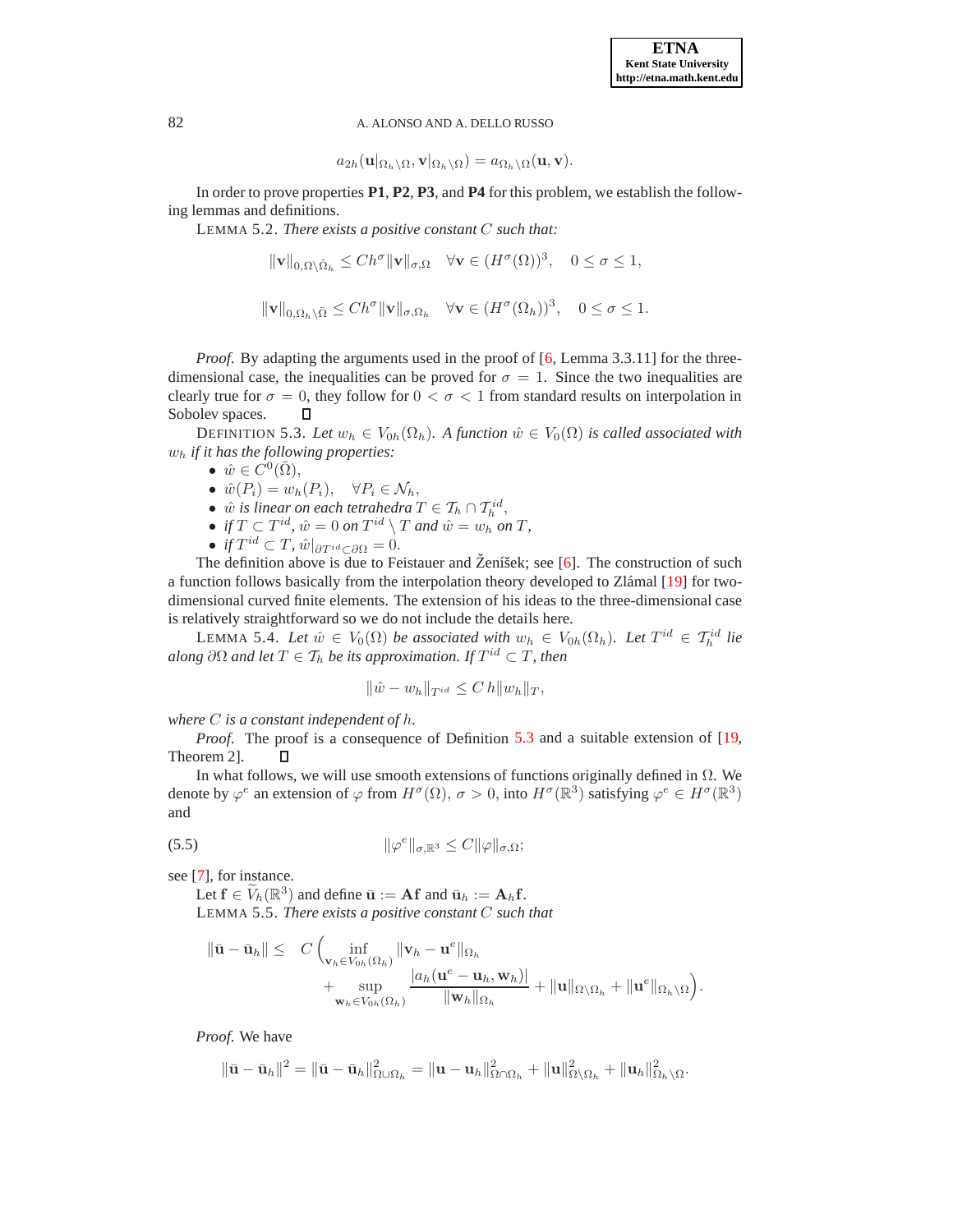Now, let  $\mathbf{v}_h$  be an arbitrary element in the space  $V_{0h}(\Omega_h)$ . We can write

$$
\|\mathbf{u}-\mathbf{u}_h\|_{\Omega\cap\Omega_h}^2\leq 2\left(\|\mathbf{u}-\mathbf{v}_h\|_{\Omega\cap\Omega_h}^2+\|\mathbf{v}_h-\mathbf{u}_h\|_{\Omega\cap\Omega_h}^2\right),\,
$$

and

$$
\|\mathbf{u}_h\|_{\Omega_h\setminus\Omega}\leq \|\mathbf{v}_h-\mathbf{u}_h\|_{\Omega_h\setminus\Omega}+\|\mathbf{v}_h\|_{\Omega_h\setminus\Omega}.
$$

By using the uniform coerciveness and continuity of the bilinear form  $a_h$ , we obtain

$$
\alpha \|\mathbf{v}_h - \mathbf{u}_h\|_{\Omega_h}^2 \leq \int_{\Omega_h} |\operatorname{curl} (\mathbf{v}_h - \mathbf{u}_h)|^2 + s |\operatorname{div} (\mathbf{v}_h - \mathbf{u}_h)|^2 + \int_{\Omega_h} |\mathbf{v}_h - \mathbf{u}_h|^2
$$
  
\n
$$
\leq \int_{\Omega_h} \operatorname{curl} (\mathbf{v}_h - \mathbf{u}^e) \cdot \operatorname{curl} (\mathbf{v}_h - \mathbf{u}_h) + s \operatorname{div} (\mathbf{v}_h - \mathbf{u}^e) \operatorname{div} (\mathbf{v}_h - \mathbf{u}_h)
$$
  
\n
$$
+ \int_{\Omega_h} \operatorname{curl} (\mathbf{u}^e - \mathbf{u}_h) \cdot \operatorname{curl} (\mathbf{v}_h - \mathbf{u}_h) + s \operatorname{div} (\mathbf{u}^e - \mathbf{u}_h) \operatorname{div} (\mathbf{v}_h - \mathbf{u}_h)
$$
  
\n
$$
+ \int_{\Omega_h} (\mathbf{v}_h - \mathbf{u}^e) (\mathbf{v}_h - \mathbf{u}_h) + \int_{\Omega_h} (\mathbf{u}^e - \mathbf{u}_h) (\mathbf{v}_h - \mathbf{u}_h)
$$
  
\n
$$
\leq C \left( \|\mathbf{v}_h - \mathbf{u}^e\|_{\Omega_h} \|\mathbf{v}_h - \mathbf{u}_h\|_{\Omega_h} + a_h ((\mathbf{u}^e - \mathbf{u}_h), (\mathbf{v}_h - \mathbf{u}_h)) \right),
$$

from which we deduce

$$
\|\mathbf{v}_h-\mathbf{u}_h\|_{\Omega_h}\leq C\left(\|\mathbf{v}_h-\mathbf{u}^e\|_{\Omega_h}+\sup_{\mathbf{w}_h\in V_{0h}(\Omega_h)}\frac{|a_h(\mathbf{u}^e-\mathbf{u}_h,\mathbf{w}_h)|}{\|\mathbf{w}_h\|_{\Omega_h}}\right).
$$

On the other hand,

$$
\|\mathbf{u}-\mathbf{v}_h\|_{\Omega\cap\Omega_h}=\|\mathbf{u}^e-\mathbf{v}_h\|_{\Omega\cap\Omega_h},
$$

and

$$
\|\mathbf{v}_h\|_{\Omega_h\setminus\Omega}\leq \|\mathbf{v}_h-\mathbf{u}^e\|_{\Omega_h\setminus\Omega}+\|\mathbf{u}^e\|_{\Omega_h\setminus\Omega}.
$$

Combining the above inequalities, we conclude the proof.  $\Box$ 

<span id="page-14-0"></span>We now estimate the terms appearing in the right-hand side of the inequality in Lemma [5.5.](#page-13-1) In the sequel, we shall assume that  $r$  is the constant appearing in equation [\(5.4\)](#page-11-1).

LEMMA 5.6. *There exists a positive constant* C *such that*

$$
\inf_{\mathbf{v}_h \in V_{0h}(\Omega_h)} \|\mathbf{u}^e - \mathbf{v}_h\|_{\Omega_h} \leq C \, h^r \|\mathbf{u}\|_{1+r,\Omega}.
$$

*Proof.* Since  $u^e \in (H^{1+r}(\mathbb{R}^3))^3$ ,  $u^e \in (C^0(\mathbb{R}^3))^3$ . Therefore,  $Lu^e$ , the Lagrange linear interpolant of  $\mathbf{u}^e|_{\Omega_h}$ , is well defined; see [\[2\]](#page-18-11), for instance. By using standard interpolation results, we have

$$
\|\mathbf{u}^e - \mathbf{L}\mathbf{u}^e\|_{\Omega_h} \le Ch^r \|\mathbf{u}^e\|_{1+r,\Omega_h}.
$$

Observe that  $\mathbf{L}u^e \in V_{0h}(\Omega_h)$  although  $\mathbf{u}^e|_{\partial\Omega_h} \neq 0$ . Then, using the estimate [\(5.5\)](#page-13-2), we conclude the proof.  $\Box$ 

LEMMA 5.7. *There exists a positive constant* C *such that*

$$
\sup_{\mathbf{w}_h \in V_{0h}(\Omega_h)} \frac{|a_h(\mathbf{u}^e - \mathbf{u}_h, \mathbf{w}_h)|}{\|\mathbf{w}_h\|_{\Omega_h}} \leq C \, h^r \| \mathbf{f} \|.
$$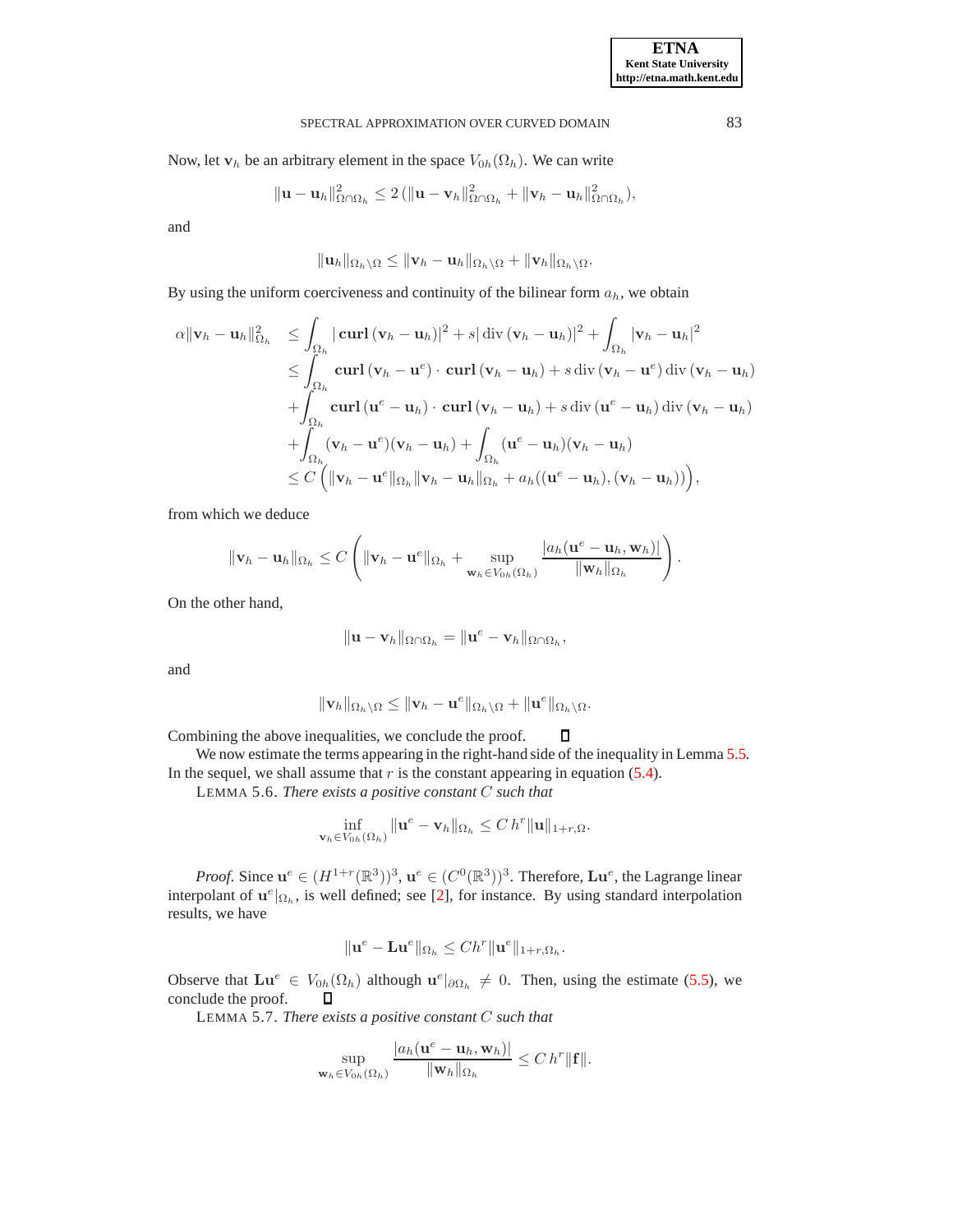*Proof.* For any function  $\mathbf{w}_h \in V_{0h}(\Omega_h)$ , we have

$$
a_h(\mathbf{u}^e - \mathbf{u}_h, \mathbf{w}_h) = \int_{\Omega_h} \mathbf{curl} (\mathbf{u}^e - \mathbf{u}_h) \cdot \mathbf{curl} \mathbf{w}_h + s \operatorname{div} (\mathbf{u}^e - \mathbf{u}_h) \operatorname{div} \mathbf{w}_h + \int_{\Omega_h} (\mathbf{u}^e - \mathbf{u}_h) \cdot \mathbf{w}_h = \int_{\Omega \cup \Omega_h} \mathbf{curl} \mathbf{u}^e \cdot \mathbf{curl} \mathbf{w}_h + s \operatorname{div} \mathbf{u}^e \operatorname{div} \mathbf{w}_h + \mathbf{u}^e \cdot \mathbf{w}_h - \int_{\Omega_h} \mathbf{f} \cdot \mathbf{w}_h = \int_{\Omega} \mathbf{curl} \mathbf{u} \cdot \mathbf{curl} \mathbf{w}_h + s \operatorname{div} \mathbf{u} \operatorname{div} \mathbf{w}_h + \mathbf{u} \cdot \mathbf{w}_h + \int_{\Omega_h \setminus \Omega} \mathbf{curl} \mathbf{u}^e \cdot \mathbf{curl} \mathbf{w}_h + s \operatorname{div} \mathbf{u}^e \operatorname{div} \mathbf{w}_h + \mathbf{u}^e \cdot \mathbf{w}_h - \int_{\Omega_h} \mathbf{f} \cdot \mathbf{w}_h.
$$

The last three terms can be easily bounded. In fact, by using the Cauchy-Schwarz inequality, Lemma [5.2](#page-13-3) and estimate [\(5.5\)](#page-13-2), we obtain

<span id="page-15-0"></span>
$$
\left| \int_{\Omega_h \setminus \Omega} \mathbf{curl} \, \mathbf{u}^e \cdot \mathbf{curl} \, \mathbf{w}_h \right| \leq C \, \|\mathbf{curl} \, \mathbf{u}^e\|_{0,\Omega_h \setminus \Omega} \|\mathbf{curl} \, \mathbf{w}_h\|_{0,\Omega_h \setminus \Omega}
$$
\n
$$
(5.6) \leq C \, h^r \|\mathbf{u}^e\|_{1+r,\Omega_h} \|\mathbf{w}_h\|_{\Omega_h} \leq C \, h^r \|\mathbf{u}\|_{1+r,\Omega} \|\mathbf{w}_h\|_{\Omega_h},
$$
\n
$$
\left| \int_{\Omega_h \setminus \Omega} \mathbf{div} \, \mathbf{u}^e \, \mathbf{div} \, \mathbf{w}_h \right| \leq C \, \|\mathbf{div} \, \mathbf{u}^e\|_{0,\Omega_h \setminus \Omega} \|\mathbf{div} \, \mathbf{w}_h\|_{0,\Omega_h \setminus \Omega} \leq C \, h^r \|\mathbf{u}^e\|_{1+r,\Omega_h} \|\mathbf{w}_h\|_{\Omega_h}
$$
\n
$$
(5.7) \leq C \, h^r \|\mathbf{u}\|_{1+r,\Omega} \|\mathbf{w}_h\|_{\Omega_h},
$$
\n
$$
\left| \int_{\Omega_h \setminus \Omega} \mathbf{u}^e \cdot \mathbf{w}_h \right| \leq C \|\mathbf{u}^e\|_{0,\Omega_h \setminus \Omega} \|\mathbf{w}_h\|_{0,\Omega_h \setminus \Omega} \leq C \, h^2 \|\mathbf{u}^e\|_{1+r,\Omega_h} \|\mathbf{w}_h\|_{\Omega_h}
$$
\n
$$
(5.8) \leq C \, h^2 \|\mathbf{u}\|_{1+r,\Omega} \|\mathbf{w}_h\|_{\Omega_h}.
$$

We are going to estimate the remainder terms. To this end, we need to introduce some notation. We denote by  $\omega_T$  the domain bounded by  $\Sigma_h^T$  and  $\mathcal{S}_h^T$ , with  $\Sigma_h^T \subset \partial\Omega$  being the curved side of an ideal tetrahedra and with  $S_h^T \subset \partial \Omega_h$  being the corresponding side of the associated tetrahedra  $T \in \mathcal{T}_h$ . Now, we consider a function  $\hat{\mathbf{w}} = (\hat{w}_1, \hat{w}_2, \hat{w}_3)$ , with  $\hat{w}_i, i = 1, 2, 3$ , as defined in Definition [5.3.](#page-13-0) Since  $\hat{\mathbf{w}} \in V_0(\Omega)$ , we may take it as a test function in [\(5.3\)](#page-11-2). Then, we can obtain

$$
\left| \int_{\Omega} \mathbf{f} \hat{\mathbf{w}} - \int_{\Omega} \mathbf{curl} \mathbf{u} \cdot \mathbf{curl} (\hat{\mathbf{w}} - \bar{\mathbf{w}}_h) + s \operatorname{div} \mathbf{u} \operatorname{div} (\hat{\mathbf{w}} - \bar{\mathbf{w}}_h) + \mathbf{u} \cdot (\hat{\mathbf{w}} - \bar{\mathbf{w}}_h) \right|
$$
  
\n
$$
= \left| \sum_{\substack{T \in \mathcal{T}_h^i \\ \partial T \cap \partial \Omega \neq \emptyset}}^{\Gamma \in \mathcal{T}_h^i} \int_T \mathbf{f} \hat{\mathbf{w}} - \int_T \mathbf{curl} \mathbf{u} \cdot \mathbf{curl} (\hat{\mathbf{w}} - \bar{\mathbf{w}}_h) + s \operatorname{div} \mathbf{u} \operatorname{div} (\hat{\mathbf{w}} - \bar{\mathbf{w}}_h) \right|
$$
  
\n
$$
+ \int_T \mathbf{u} \cdot (\hat{\mathbf{w}} - \bar{\mathbf{w}}_h) - \sum_{\substack{T \in \mathcal{T}_h \\ \partial T \cap \partial \Omega_h \neq \emptyset}}^{\Gamma \in \mathcal{T}_h} \int_T \mathbf{f} \cdot \mathbf{w}_h \right|
$$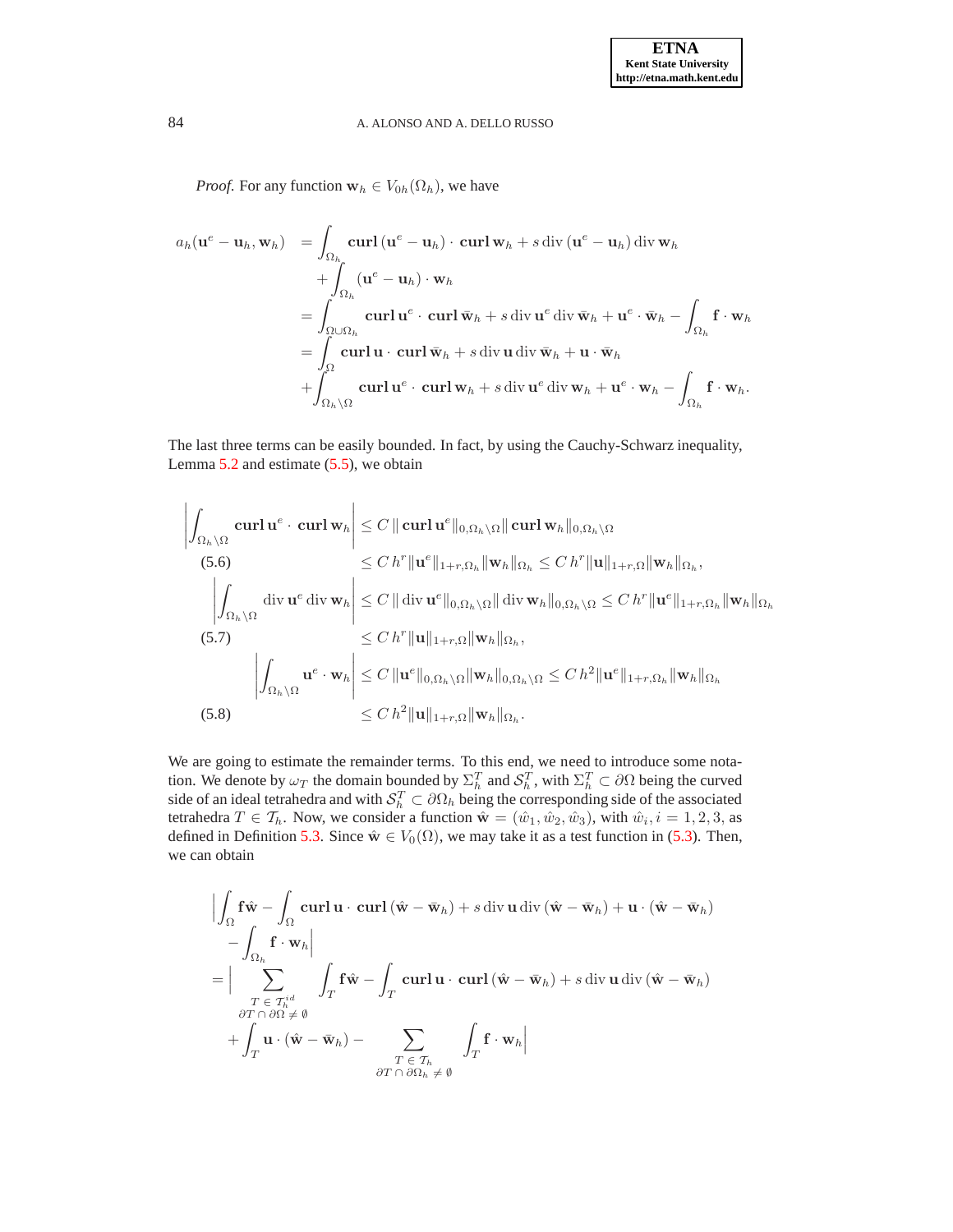$$
\begin{split}\n&= \Big|\sum_{\substack{T \in \mathcal{T}_h^{id} \\ \partial T \cap \partial \Omega \neq \emptyset}} \Big(\int_T \mathbf{f} \cdot (\hat{\mathbf{w}} - \mathbf{w}_h) - \int_T \mathbf{curl} \mathbf{u} \cdot \mathbf{curl} (\hat{\mathbf{w}} - \bar{\mathbf{w}}_h) \\
&\quad + \int_T s \operatorname{div} \mathbf{u} \operatorname{div} (\hat{\mathbf{w}} - \bar{\mathbf{w}}_h) - \int_T \mathbf{u} \cdot (\hat{\mathbf{w}} - \bar{\mathbf{w}}_h) \Big) - \sum_{\substack{T \in \mathcal{T}_h \\ \partial T \cap \partial \Omega_h \neq \emptyset}} \int_{\omega_T} \mathbf{f} \cdot \mathbf{w}_h \Big|\n\end{split}
$$
\n
$$
\leq C \Big[\sum_{\substack{T \in \mathcal{T}_h^{id} \\ \partial T \cap \partial \Omega \neq \emptyset}} \Big( \|\mathbf{f}\|_{0,T} \|\hat{\mathbf{w}} - \bar{\mathbf{w}}_h\|_{0,T} + \|\mathbf{u}\|_T \|\hat{\mathbf{w}} - \bar{\mathbf{w}}_h\|_T \Big) + \|\mathbf{f}\|_{0,\Omega_h \backslash \Omega} \|\mathbf{w}_h\|_{0,\Omega_h \backslash \Omega} \Big]
$$
\n
$$
\leq C \Big[\sum_{\substack{T \in \mathcal{T}_h \\ \partial T \cap \partial \Omega_h \neq \emptyset}} \Big(h \|\mathbf{f}\|_{0,T} \|\mathbf{w}_h\|_T + h \|\mathbf{u}\|_T \|\mathbf{w}_h\|_T \Big) + h^2 \|\mathbf{f}\|_{1,\Omega_h} \|\mathbf{w}_h\|_{1,\Omega_h} \Big] \\
\leq C \Big[h \Big(\|\mathbf{f}\| + \|\mathbf{u}\|_{\Omega}\Big) + h^2 \|\mathbf{f}\| \Big] \|\mathbf{w}_h\|_{\Omega_h},
$$

<span id="page-16-0"></span>where we have used Lemmas [5.2](#page-13-3) and [5.4.](#page-13-4) We conclude the proof combining the previous inequality with  $(5.6)$ ,  $(5.7)$ ,  $(5.8)$ , and the estimate  $(5.4)$ .  $\Box$ 

THEOREM 5.8. **(P1)** *There exists a positive constant* C *such that*

$$
\|(\mathbf{A}-\mathbf{A}_h)\mathbf{f}\| \leq C\,h^r\|\mathbf{f}\| \quad \forall \mathbf{f} \in \widetilde{V}_h(\mathbb{R}^3).
$$

*Proof*. It is an immediate consequence of the previous lemmas.  $\Box$ 

THEOREM 5.9. **(P2)** *For each eigenfunction*  $\bar{u}$  *of*  $A$  *associated to*  $\lambda$ *, there exists a strictly positive constant* C *such that*

$$
\|\bar{\mathbf{u}}\|_{\Omega\setminus\Omega_h} = \|\mathbf{u}\|_{\Omega\setminus\Omega_h} \leq C h^r \|\mathbf{u}\|_{1+r,\Omega}.
$$

*Proof.* It is an immediate consequence of the regularity of the eigenfunctions u of the operator T and Lemma [5.2.](#page-13-3)  $\Box$ 

THEOREM 5.10. **(P3)** For each eigenfunction  $\bar{u}$  of A associated to  $\lambda$ , there exists a *strictly positive constant* C *such that*

$$
\inf_{\mathbf{v}_h \in V_{0h}(\Omega_h)} \|\bar{\mathbf{u}} - \bar{\mathbf{v}}_h\| \le C h^r \|\mathbf{u}\|_{1+r,\Omega}.
$$

*Proof*. We have

$$
\begin{array}{rl}\|\bar{\mathbf{u}}-\bar{\mathbf{v}}_h\|^2&=\|\bar{\mathbf{u}}-\mathbf{v}_h\|^2_{\Omega_h}+\|u\|^2_{\Omega\setminus\Omega_h}\leq \|\bar{\mathbf{u}}-\mathbf{u}^e\|^2_{\Omega_h}+\|\mathbf{u}^e-\mathbf{v}_h\|^2_{\Omega_h}+\|\mathbf{u}\|^2_{\Omega\setminus\Omega_h}\\ &\leq \|\mathbf{u}^e\|^2_{\Omega_h\setminus\Omega}+\|\mathbf{u}^e-\mathbf{v}_h\|^2_{\Omega_h}+\|\mathbf{u}\|^2_{\Omega\setminus\Omega_h}\leq h^{2r}\|\mathbf{u}\|^2_{1+r,\Omega},\end{array}
$$

which follows because the regularity of the eigenfunctions  $\bf{u}$  of the operator  $\bf{T}$ , estimate [\(5.5\)](#page-13-2) and Lemma [5.6.](#page-14-0) Then, taking the infimum with respect to  $\mathbf{v}_h \in V_{0h}(\Omega_h)$ , we can conclude the proof.  $\Box$ 

By virtue of the previous theorems, the spectrum of  $A<sub>h</sub>$  furnishes the approximations of the spectrum of A as we stated in Section [3.](#page-1-1)

THEOREM 5.11. **(P4)** *There exists a positive constant* C *such that*

$$
\|(\mathbf{A}-\mathbf{A}_h)|_{\mathbf{E}(V(\mathbb{R}^3))}\| \leq C h^r.
$$

*Proof.* For  $\mathbf{x} \in \mathbf{E}(V(\mathbb{R}^3))$ ,  $\bar{\mathbf{u}} = \mathbf{A}\mathbf{x} \in H^{1+r}(\mathbb{R}^3)$ . Then, the proof runs identically to that of Theorem [5.8](#page-16-0) .  $\Box$ 

Observe that, since  $A$  and  $A_h$  are self-adjoint, properties **P5**, **P6**, **P7** and **P8** are equally valid.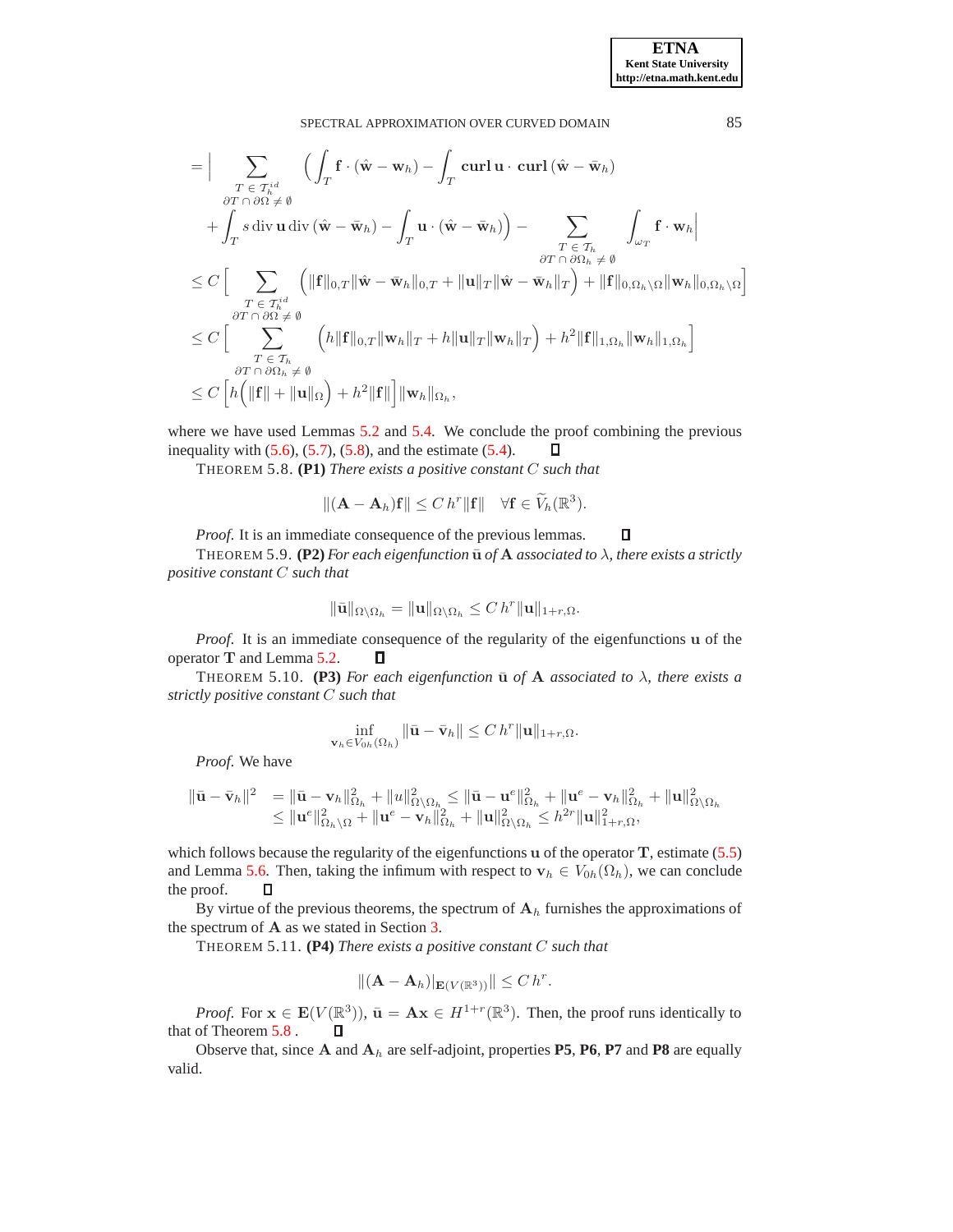Now, we are going to estimate the consistency terms appearing in Theorem [4.13.](#page-10-2) Notice that  $M_h$  and  $M_{\ast h}$  also coincide because of the symmetry of  $a_h$  and  $b_h$ .

LEMMA 5.12. *There exists a positive constant* C *such that*

$$
M_h = \sup_{\substack{\mathbf{x} \in \mathbf{E}(V(\mathbb{R}^3)) \\ \|\mathbf{x}\| = 1}} \sup_{\substack{\mathbf{y} \in \mathbf{E}(V(\mathbb{R}^3)) \\ \|\mathbf{y}\| = 1}} |a_h(\mathbf{A}\mathbf{x}, \Pi_h \mathbf{y} - \mathbf{y}) - b_h(\mathbf{x}, \Pi_h \mathbf{y} - \mathbf{y})| \le C h^{2r},
$$

with  $\Pi_h$  being the projection onto  $\widetilde{V}_h(\mathbb{R}^3)$  with respect to  $a_h$ , defined by equation [\(4.1\)](#page-5-0).

*Proof.* Let  $x \in E(V(\mathbb{R}^3))$ , with  $||x|| = 1$ , and put  $w = \check{S}Ax$ . According to the definition of **A**, we have  $w = \check{\mathbf{S}}\hat{\mathbf{S}}\mathbf{T}\check{\mathbf{S}}\mathbf{x} = \mathbf{T}\check{\mathbf{S}}\mathbf{x}$ . From [\(5.4\)](#page-11-1) we know that  $w \in (H^{1+r}(\Omega))^3$ and

$$
\|\mathbf{w}\|_{1+r,\Omega} \le C \|\mathbf{x}\| = C.
$$

Now, taking  $\mathbf{v} \in \mathcal{D}(\Omega)$  as test functions in [\(5.3\)](#page-11-2), it can be shown that w is the solution of the following strong problem

$$
\begin{cases} s \operatorname{grad} (\operatorname{div} \mathbf{w}) - \operatorname{curl} \operatorname{curl} \mathbf{w} + \mathbf{w} = \mathbf{x} & \text{in } \Omega, \\ \mathbf{w} = 0 & \text{on } \partial \Omega. \end{cases}
$$

Let us denote by  $\bar{w}$  the extension of w by zero from  $\Omega$  to  $\mathbb{R}^3$ . Let  $y \in E(V(\mathbb{R}^3))$  with  $||\mathbf{y}|| = 1$ , and take  $\mathbf{v}_h = \Pi_h \mathbf{y} - \mathbf{y}$ . Integrating by parts, we obtain

$$
|a_h(\bar{\mathbf{w}}, \mathbf{v}_h) - b_h(\mathbf{x}, \mathbf{v}_h)| = \Big| \int_{\Omega \setminus \Omega_h} \mathbf{curl} \, \mathbf{w} \cdot \mathbf{curl} \, \mathbf{v}_h + s \, \text{div} \, \mathbf{w} \, \text{div} \, \mathbf{v}_h + \mathbf{w} \cdot \mathbf{v}_h
$$
  
+ 
$$
\int_{\Omega \setminus \Omega_h} \mathbf{x} \cdot \mathbf{v}_h \Big|
$$
  

$$
\leq C \left( |\mathbf{w}|_{1,\Omega \setminus \Omega_h} |\mathbf{v}_h|_{1,\Omega \setminus \Omega_h} + ||\mathbf{w}||_{0,\Omega \setminus \Omega_h} ||\mathbf{v}_h||_{0,\Omega \setminus \Omega_h}
$$
  
+ 
$$
||\mathbf{x}||_{0,\Omega \setminus \Omega_h} ||\mathbf{v}_h||_{0,\Omega \setminus \Omega_h}
$$
  

$$
\leq C \left( h^{2r} ||\mathbf{w}||_{1+r,\Omega} ||\mathbf{y}||_{1+r,\Omega} + h^{2r} ||\mathbf{w}||_{r,\Omega} ||\mathbf{y}||_{r,\Omega}
$$
  
+ 
$$
h^{2r} ||\mathbf{x}||_{r,\Omega} ||\mathbf{y}||_{r,\Omega} \right).
$$

In the last inequality, we have used that  $\mathbf{v}_h|_{\Omega\setminus\Omega_h} = -\mathbf{y}|_{\Omega\setminus\Omega_h}$  and the estimate in Lemma [5.2.](#page-13-3) Finally, we can conclude the proof using estimate [\(5.4\)](#page-11-1). O

LEMMA 5.13. *There exists a positive constant* C *such that*

$$
N_h = \sup_{\mathbf{x} \in \mathbf{E}(V(\mathbb{R}^3))} \sup_{\substack{\mathbf{y} \in \mathbf{E}(V(\mathbb{R}^3)) \\ \|\mathbf{x}\| = 1}} |a_h(\mathbf{A}\mathbf{x}, \mathbf{y}) - b_h(\mathbf{x}, \mathbf{y})| \le C h^{2r}.
$$

*Proof.* It is identical to that of the previous lemma by substituting  $v_h$  by y.  $\Box$ THEOREM 5.14. *There exists a positive constant* C *such that*

$$
\max_{i=1,\cdots,m} |\lambda - \lambda_{ih}| \le Ch^{2r}.
$$

*Proof*. It is a immediate consequence of the properties **P2**, **P3**, **P4**, and the previous lemmas. $\Box$